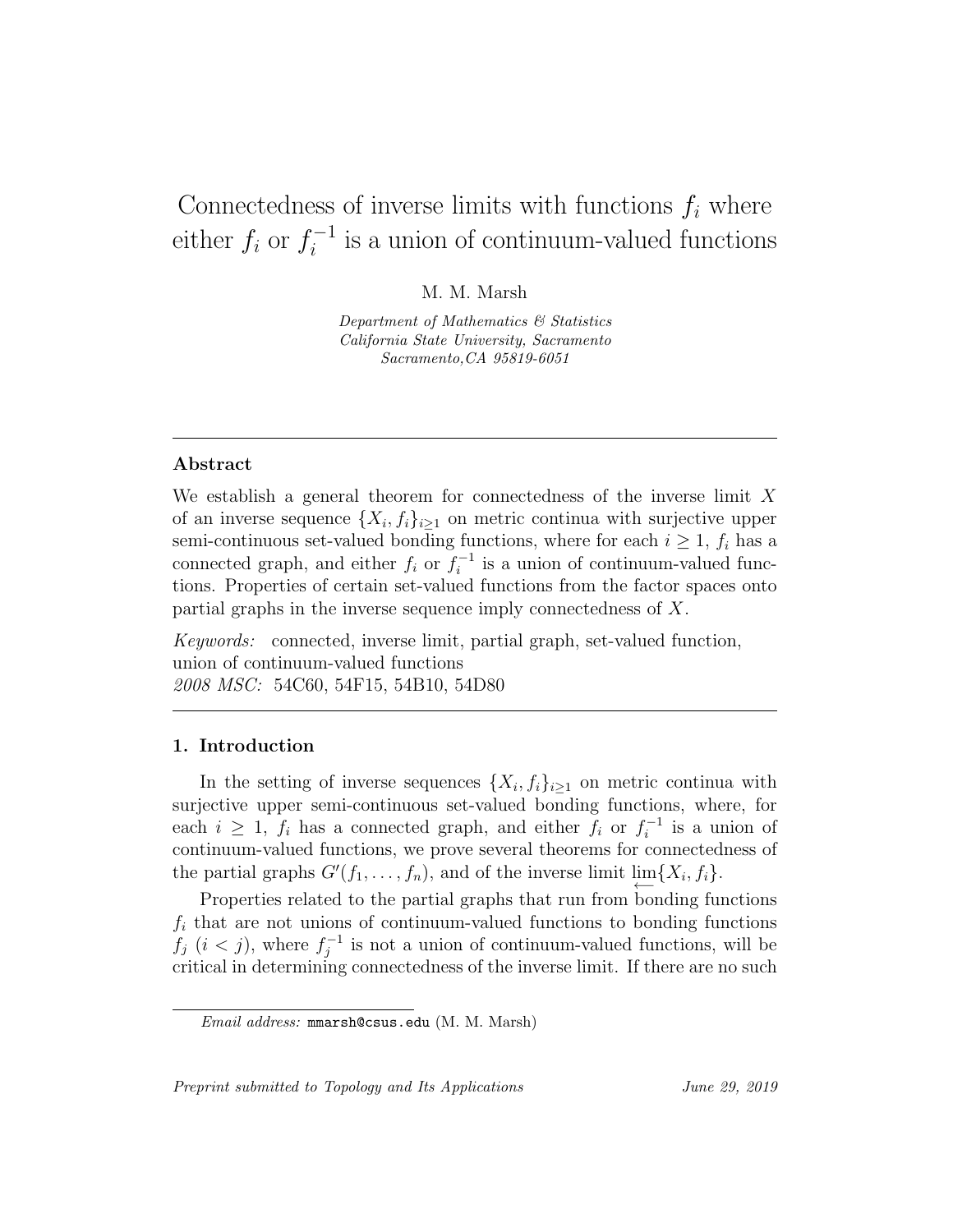changes in the inverse sequence, as in Corollary 1 or Corollary 3, then the inverse limit is connected.

Our most general results are Theorem 5 and Corollary 4, but other theorems and corollaries herein may be useful for particular applications. We give examples in Section 4 which show that, in general, inverse limits of these types will not be connected. It is known (see Example 2) that the inverse limit may not be connected, even if for each  $i \geq 1$ , either  $f_i$  or  $f_i^{-1}$  $i^{-1}$  is itself continuum-valued. So, additional conditions are necessary. We give such conditions in Theorem 5, and in Corollaries 4, 5, 6, and 7.

A general introduction to results and questions related to connectedness of an inverse limit with set-valued functions can be found in Section 2 of [7], in Sections 2.2, 2.3, 2.4, 2.6, and 2.7 of [8], and in Section 4 of [10].

Since the inception of "generalized" inverse limits, there has been considerable interest in conditions that will ensure connectedness of the inverse limit. Our interest is specialized to those inverse sequences on continua where for each  $i \geq 1$ , the graph of the bonding function  $f_i$  is connected, and either  $f_i$  or its inverse is a union of continuum-valued functions. Although not specific to this area, we would be remiss to not mention the very nice results on connectedness/nonconnectedness of generalized inverse limits due to Sina Greenwood, Judy Kennedy, and Michael Lockyer, see [1, 2, 3, 4, 5]. The results in the first, second, third, and fifth references are for inverse limits on intervals. The results in the fourth reference generalize to inverse limits on continua. Their results include several characterizations of nonconnectedness of generalized inverse limits. These characterizations are related to the existence of a certain finite sequence in the infinite product of the factor spaces, called variously C-sequences, CC-sequences, and HC-sequences in the cited papers. The definitions are somewhat technical, but simply stated the sequence required for nonconnectedness is related to the existence of a proper basic open set U and a closed set  $K \subset U$  in the infinite product of the factor spaces, where the inverse limit meets  $K$  and  $U$  in the same set, and the inverse limit is not contained in  $U$ . In the fifth reference, components of the inverse limit are discussed and a characterization of nonconnectedness is given in terms of the system admitting a component base. See the cited papers for details and precise defintions.

For inverse limits on [0, 1] with a single upper semi-continuous bonding function  $f$ , in [6, Theorems 4.2 and 4.3], Ingram established some connectedness results if f is a union of mappings. In [7], with f a union of two interval-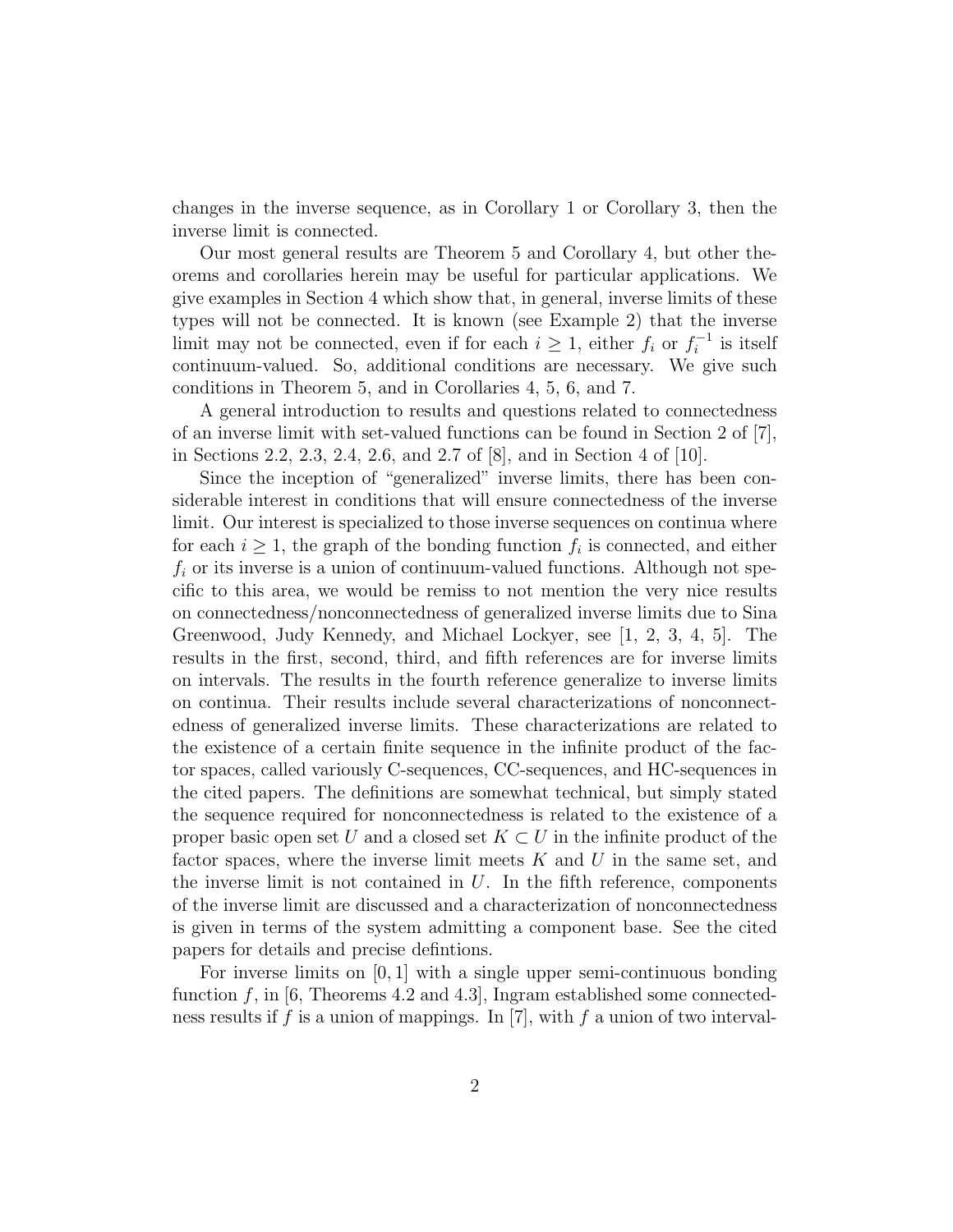valued functions, one of which is surjective, Ingram shows that  $\varprojlim\{[0,1], f\}$ is connected.

In the Hausdorff setting, Ingram and Mahavier [10, Theorems 4.7 and 4.8] proved that inverse limits on continua, where all bonding functions are continuum-valued or the inverses of all bonding functions are continuumvalued, are connected. Also in the Hausdorff setting, Ingram proved [7, Theorem 2.12 that if X is a continuum and  $f: X \to 2^X$  is a set-valued function with a closed graph that is the union of continuum-valued functions, one of which is surjective and universal with respect to the others, then  $\varprojlim\{X,f\}$  is connected.

In [14], Nall proved three theorems related to an inverse limit on a single continuum with a single surjective upper semi-continuous bonding function. His results are also established in the Hausdorff setting. They are

(1) (Theorem 3.1) If X is a continuum and  $f: X \to 2^X$  is a union of continuum-valued functions, then  $\lim_{\leftarrow} \{X, f\}$  is connected.

(2) (Theorem 3.3) Suppose X is a continuum and  $f: X \to 2^X$  is surjective. Then  $\lim_{\longleftarrow} \{X, f\}$  is connected if and only if  $\lim_{\longleftarrow} \{X, f^{-1}\}$  is connected.

(3) (Theorem 3.5) Suppose X is a continuum,  $f: X \to 2^X$  is surjective, and  $\varprojlim\{X, f\}$  is connected. If  $g: X \to X$  is a mapping that commutes with f, and the graphs of f and g are not disjoint, then  $\lim_{\leftarrow} \{X, f \cup g\}$  is connected.

In [12], the author generalized Nall's Theorem 3.1 above, in the metric setting, to inverse limits on inverse sequences of continua  $X_i$ , and bonding functions where either all  $f_i$  or all  $f_i^{-1}$  $i^{-1}$  are unions of continuum-valued functions. Since the author's notation in that paper was a bit different than in this paper, we include, in Section 5, the results related to connectedness in Section 1 of [12]. Also, it will be convenient for the reader to have all results that are used in this paper readily at hand. These results and a few other early results about connectedness of both partial graphs and inverse limits in this setting are also given in Section 5. First, we introduce the relevant definitions and notation.

### 2. Definitions and remarks

A compactum is a compact metric space. All spaces considered in this paper will be compacta. A continuum is a connected compactum. A continuous function with be referred to as a mapping.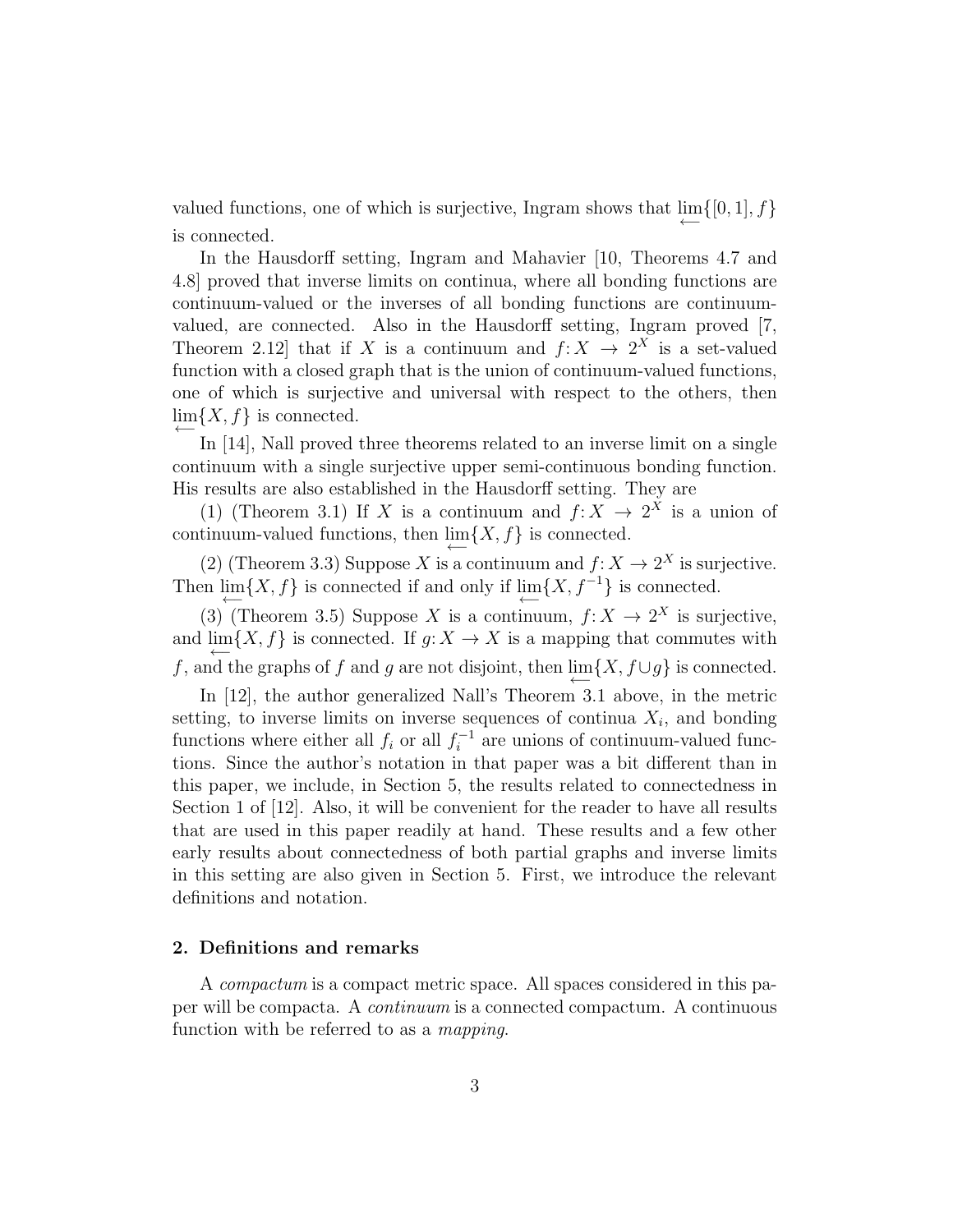Let X and Y be compacta. A function  $f: X \rightarrow 2^Y$  is upper semicontinuous at the point  $x \in X$  if for each open set V in Y containing the set  $f(x)$ , there is an open set U in X such that  $x \in U$  and  $f(p) \subset V$  for each  $p \in U$ . If  $f: X \to 2^Y$  is upper semi-continuous at each point of X, then f is said to be upper semi-continuous. Ingram shows in [8, Theorem 1.2], that the function  $f: X \to 2^Y$  being upper semi-continuous is equivalent to having the graph of f be closed. We will occasionally apply this theorem without comment.

We refer to functions  $f: X \to 2^Y$  as set-valued functions from X to Y and we write  $f: X \to Y$  is a set-valued function. The graph of f, which we denote by  $G(f)$ , is the subset of  $X \times Y$  consisting of all points  $(x, y)$  with  $y \in f(x)$ . For each product  $X \times Y$  of compacta X and Y, let  $c_2: X \times Y \to Y$  denote coordinate projection. The *range* of the set-valued function  $f: X \to Y$  is defined as  $R(f) = c_2(G(f))$ . The set-valued function  $f: X \to Y$  is surjective if  $R(f) = Y$ . If  $A \subset X$ , let  $f|_A$  be the set-valued function whose domain is A and such that  $f|_A(x) = f(x)$  for  $x \in A$ .

A set-valued function  $f: X \to Y$  is *continuum-valued* if for each  $x \in X$ , the set  $f(x)$  is a subcontinuum of Y. Suppose that  $f: X \to Y$  is a set-valued function, and  $g' : X \to Y$  is a continuum-valued function with  $G(g') \subset G(f)$ . We say that  $g' : X \to Y$  is max continuum-valued if whenever  $g: X \to Y$  is continuum-valued with  $G(g') \subset G(g) \subset G(f)$ , we have that  $G(g) = G(g')$ . We note that the graph of each continuum-valued function g such that  $G(g) \subset$  $G(f)$  is contained in the graph of a max continuum-valued function  $g'$  such that  $G(g') \subset G(f)$ . Specifically, for each  $x \in X$ , simply define  $g'(x)$  to be  $c_2(L)$ , where L is the component of  $({x} \times Y) \cap G(f)$  that contains  ${x} \times g(x)$ . If there exists  $x \in X$  such that  $f(x) = Y$ , we say that f is full-valued at x.

We say that a set-valued function  $f: X \to Y$  is a union of continuumvalued functions if for each  $x \in X$  and each  $y \in f(x)$ , there exists a continuum-valued function  $g: X \to Y$  such that  $y \in g(x)$  and  $G(g) \subset G(f)$ . If the set-valued function  $f: X \to Y$  is surjective, we say that  $f^{-1}: Y \to X$ is a union of continuum-valued functions if for each  $y \in Y$  and  $x \in f^{-1}(y)$ , there exists a continuum-valued function  $g: Y \to X$  such that  $x \in g(y)$  and  $G(g) \subset G(f^{-1}).$ 

Suppose  $f: X \to Y$  is a union of continuum-valued functions. Let  $\mathcal{C}(f)$ be the collection of all max continuum-valued functions  $g: X \to Y$  such that  $G(q) \subset G(f)$ . If there exists  $h \in \mathcal{C}(f)$  such that whenever  $q \in \mathcal{C}(f)$ , we have that  $G(g) \cap G(h) \neq \emptyset$ , then we say that h is universal with respect to each  $g \in \mathcal{C}(f)$ . Under these conditions, we say that  $\mathcal{C}(f)$  has a universal member.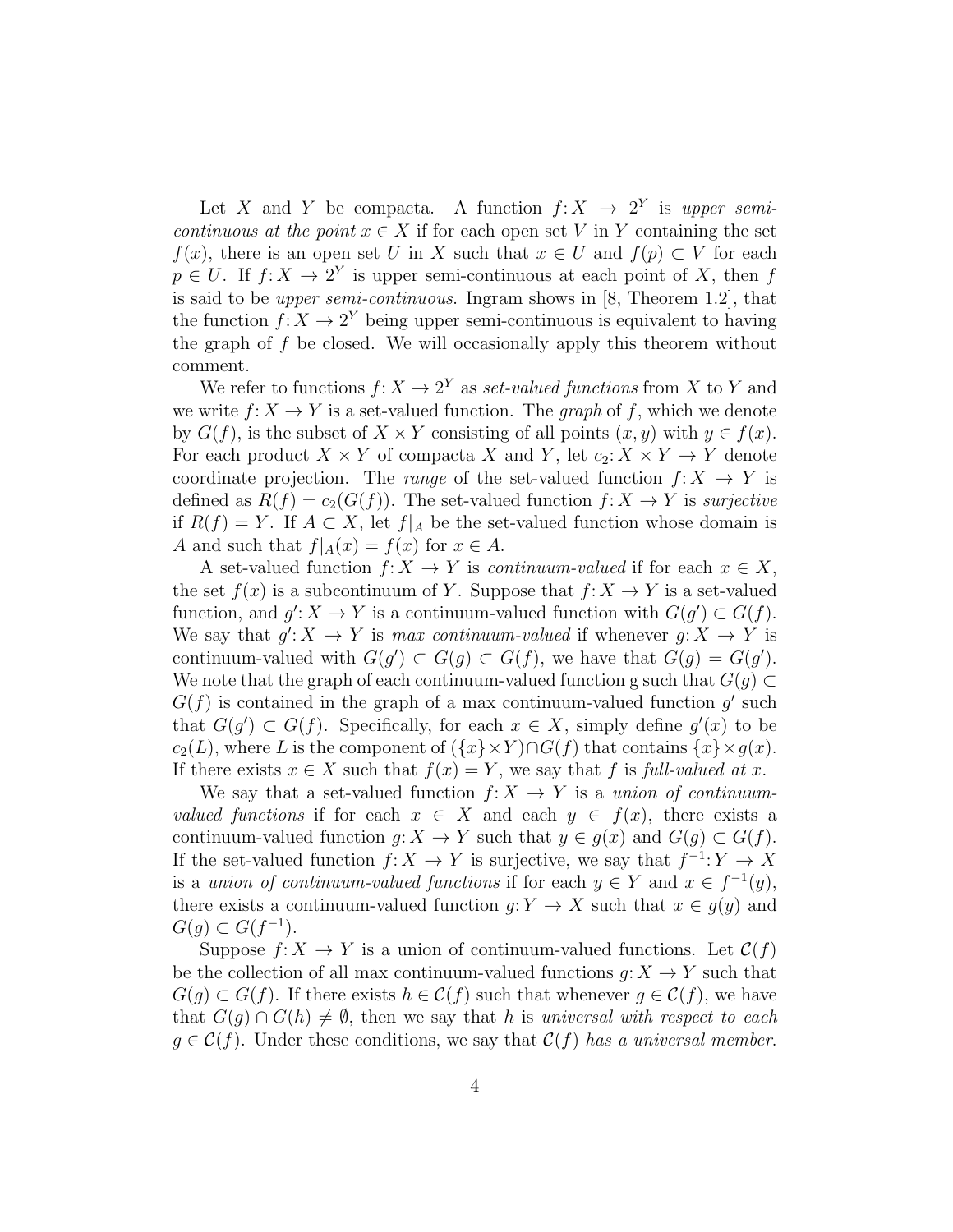A minor variation of this definition was introduced by Ingram in [7]. We could define  $\mathcal{C}(f)$  to be the collection of all continuum-valued functions  $g: X \to Y$ such that  $G(g) \subset G(f)$ . The existence, or non-existence, of a universal member of  $C(f)$  would not be changed. We prefer the given definition as it is typically easier, for specific examples, to identify the collection of max continuum-valued functions. We note that if  $\mathcal{C}(f)$  has a universal member, then  $G(f)$  is connected.

Let  $X_1, X_2, \ldots$  be a sequence of compacta. Throughout, we let  $\{X_i, f_i\}_{i\geq 1}$ denote an inverse sequence with upper semi-continuous set-valued bonding functions  $f_i: X_{i+1} \to X_i$ , and its inverse limit is given by

$$
\lim_{i \to \infty} \{X_i, f_i\} = \{ \mathbf{x} = (x_1, x_2, \ldots) \in \prod_{i \ge 1} X_i \mid x_i \in f_i(x_{i+1}) \text{ for } i \ge 1 \}.
$$

For  $j, n \in \mathbb{N}$  with  $j \leq n$ , we define the set below.

$$
G_j^{n+1} = G'(f_j, \dots, f_n) = \{ \mathbf{x} \in \prod_{i=j}^{n+1} X_i \mid x_i \in f_i(x_{i+1}) \text{ for } j \leq i \leq n \}.
$$

We refer to these sets as *partial graphs* in the inverse sequence. These sets have also been called Mahavier products and Ingram-Mahavier products. We note that  $G_1^2 = G'(f_1) = G(f_1^{-1})$ . For consistency of notation, for  $i \geq 1$ , we let  $G_i^i = X_i$ . We emphasize that hereafter all set-valued functions are assumed to be upper semi-continuous, and to have values that are closed sets. The notation  $X \stackrel{T}{\approx} Y$  will indicate that X is homeomorphic to Y.

Suppose that  $\{X_i\}_{i\geq 1}$  is a sequence of compacta, and for each  $i \geq 1$ ,  $f_i: X_{i+1} \to X_i$  is a surjective, set-valued function. We make the following definitions of functions that will be useful throughout the paper. Fix  $n \geq 1$ . For  $1 \leq i \leq j \leq n+1$ , we let

- (i)  $\pi_j$  be the projection mapping from  $\prod_{k=i}^{n+1} X_k$  onto the  $j^{\text{th}}$  coordinate,
- (ii)  $\pi_{(i)}$  be the projection mapping from  $\prod_{k=1}^{n+1} X_k$  onto all coordinates except the  $i^{\text{th}}$  coordinate,
- (iii)  $F_{i,j}: X_{j+1} \to G_i^j$  be the function where  $(x_i, \ldots, x_j)$  is in  $F_{i,j}(x_{j+1})$  if and only if  $(x_i, x_{i+1}, \ldots, x_{j+1}) \in G_i^{j+1}$  $i^{j+1}$ , and
- (iv)  $L_j: G^{n+1}_{j+1} \to X_j$  be the function where  $x_j$  is in  $L_j(x_{j+1}, \ldots, x_{n+1})$  if and only if  $(x_j, x_{j+1}, \ldots, x_{n+1}) \in G_j^{n+1}$ j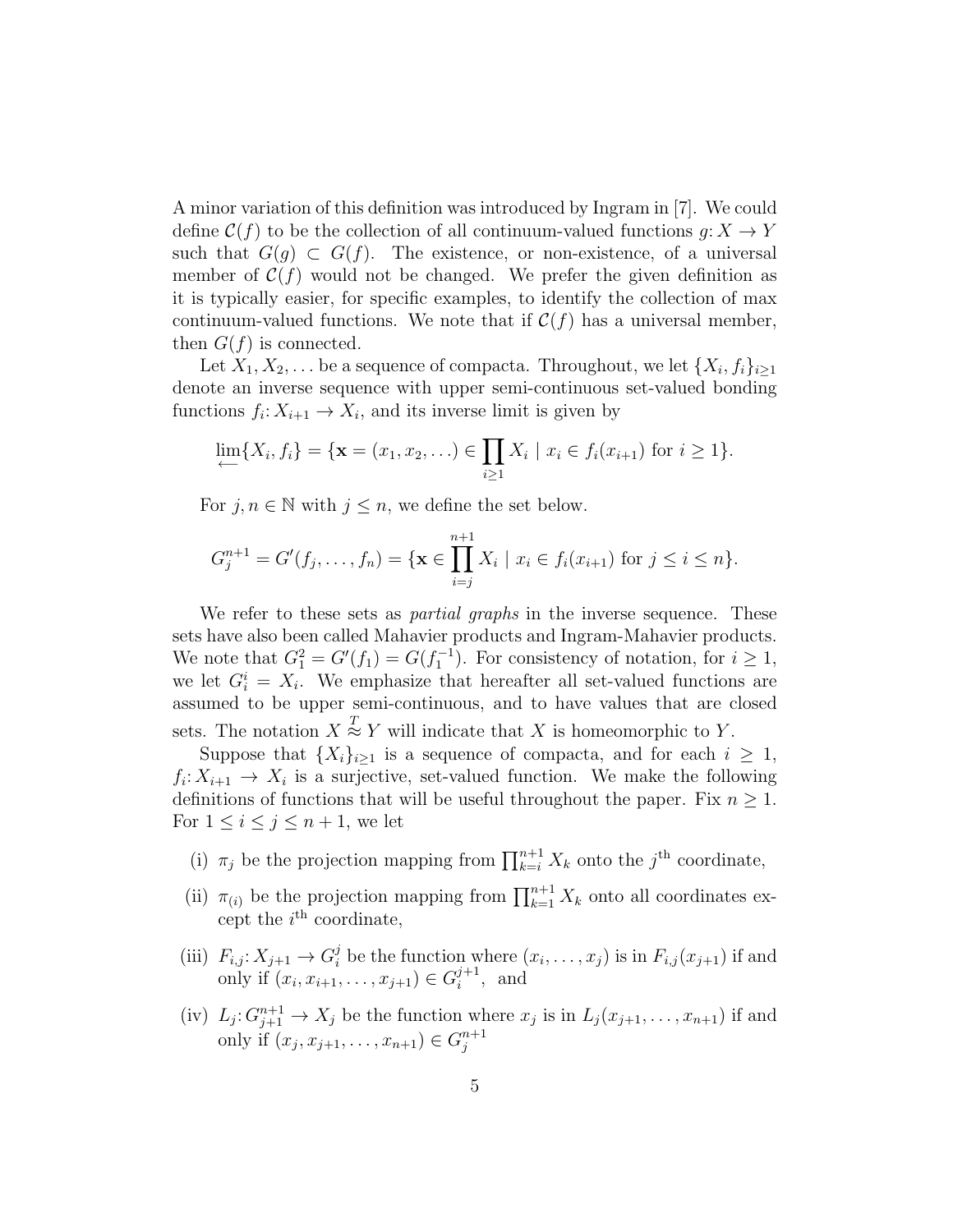Note that we must specify some  $n \geq 1$  before the domains of the functions in (i), (ii), and (iv) above are clear. We use this convention throughout rather than making the notation more cumbersome.

## Remarks.

- **1.** The set-valued function  $F_{1,j}: X_{j+1} \to G_1^j$  defined in (iii) above is the function  $F_i$  considered by Nall in [13]. Nall proves in Lemma 5.1 that  $F_j$  is upper semi-continuous. We will also need the function  $L_j$ , defined in (iv) above, in the proofs of Lemma 5 and Theorem 4. That  $F_{i,j}$  and  $L_i$  are upper semi-continuous follows analogously as in Nall's proof.
- **2.** In Corollary 4.2 of [9], Ingram establishes that the inverse limit  $X$  of an inverse sequence  $\{X_i, f_i\}_{i\geq 1}$  with set-valued functions is homeomorphic to an inverse limit on the sequence of partial graphs  ${G_1^i}_{i \geq 1}$  with bonding functions that are surjective mappings. We will use this result in the proof of several corollaries. Also, we observe that since  $G_1^i$  is a continuous image of  $G_1^{i+1}$  for each  $i \geq 1$ , it follows that if  $G_1^n$  is connected for some  $n \geq 1$ , then  $G_1^i$  is connected for each  $1 \leq i \leq n$ .

The next remark shows that certain amalgamations of portions of a finite inverse sequence produce a shorter inverse sequence whose partial graph is homeomorphic to the partial graph of the original sequence.

- **3.** Suppose  $\{X_i, f_i\}_{i=1}^n$  is a finite inverse sequence on compacta, where for each  $1 \leq i \leq n$ ,  $f_i$  is a surjective set-valued function. Let  $1 \leq j < k \leq$ *n*. Then  $G_1^{n+1}$  is homeomorphic to the partial graph of each inverse sequence below.
	- $(1)$   $G_1^j$  $j \overset{j}{\leftarrow} F_{1,j}$   $X_{j+1} \overset{f_{j+1}}{\leftarrow} \ldots \overset{f_n}{\leftarrow} X_{n+1}$ , and (2)  $X_1 \xleftarrow{f_1} \dots \xleftarrow{f_{j-1}} X_j \xleftarrow{\pi_j|_{G_j^k}}$  $\stackrel{\leftarrow j \mid G_j^k}{\leftarrow} G_j^k \stackrel{F_{j,k}}{\leftarrow} X_{k+1} \stackrel{f_{k+1}}{\leftarrow} \ldots \stackrel{f_n}{\leftarrow} X_{n+1}.$

It is clear that  $G_1^{n+1}$  is homeomorphic to the partial graph in (1). Let G denote the partial graph of the sequence in (2). That  $G_1^{n+1}$  $\stackrel{T}{\approx} G$ is easily seen by noting that the point  $(x_1, \ldots, x_j, x_j, \ldots, x_k, \ldots, x_{n+1})$ is in G if and only if the point  $(x_1, \ldots, x_j, x_{j+1}, \ldots, x_k, \ldots, x_{n+1})$  is in  $G_1^{n+1}$ , and that the mapping  $h: G \to G_1^{n+1}$  that drops one of the repeated  $j<sup>th</sup>$ -coordinates is a homeomorphism.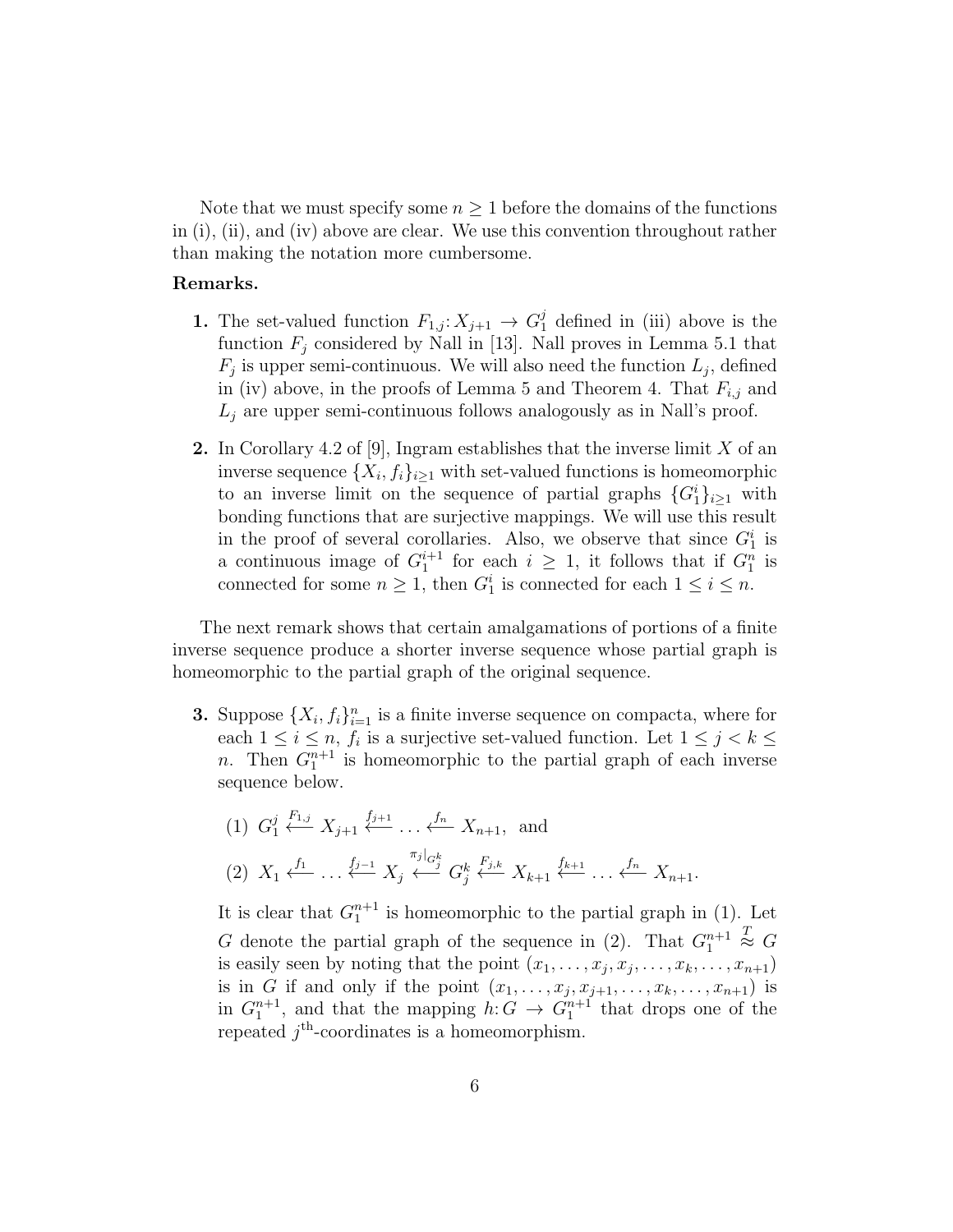Our objective is to find reasons why some inverse limits on continua are connected, and others are not, when the bonding functions or their inverses are unions of continuum-valued functions. In this setting, we introduce terminology that should provide immediate clarity and replace the use of long, cumbersome statements. The terminology will also benefit discussion of the examples in Section 4. Although the definitions below are for infinite inverse sequences, we will use analogous terminology for finite inverse sequences.

Let  $\{X_i, f_i\}_{i\geq 1}$  be an inverse sequence, where for each  $i \geq 1$ ,  $X_i$  is a continuum,  $f_i: X_{i+1} \to X_i$  is a surjective set-valued function with a connected graph, and either  $f_i$  or  $f_i^{-1}$  $i^{-1}$  is a union of continuum-valued functions.

For a given  $i \geq 1$ , if  $f_i$  is a union of continuum-valued functions, we say that  $f_i$  is a union; if  $f_i^{-1}$  $i^{-1}$  is a union of continuum-valued functions, we say that  $f_i$  is an inverse union. We note that under our general assumption, if  $f_i$  is not a union, then  $f_i$  is an inverse union, and vice versa.

If, in the inverse sequence  $\{X_i, f_i\}_{i\geq 1}$ , there exist i and j where  $f_i$  is not a union and  $f_j$  is not an inverse union, then we call  $\{X_i, f_i\}_{i\geq 1}$  a mixed inverse sequence. If  $i < j$ , we say that there is a change from an inverse union (at i) to a union (at j); and if  $j < i$ , we say that there is a change from a union (at j) to an inverse union (at i). As we will see, a change from a union (at j) to an inverse union (at  $i$ ), that has no other changes from  $j$  to  $i$ , will have its associated partial graph  $G_j^{i+1}$  be connected. This, in general, is not the case for changes from an inverse union to a union. So, additional conditions must be assumed to ensure connectedness of partial graphs of inverse sequences that contain such changes. We provide one such condition, but, of course, there may be others.

It would be of interest to know if any condition related to the composition function  $f_{i,j} = f_i \circ f_{i+1} \circ \cdots \circ f_{j-1}$  when  $i < j-1$ , through a change from an inverse union (at i) to a union (at j) could ensure connectedness of  $G_i^{j+1}$  $i^{j+1}$ . In the first submission of this paper, the author claimed to have such a condition, but a careful and thorough referee observed that a critical theorem related to the composition property was incorrect. It seems that any condition on the composition function  $f_{i,j}$  that is related to our general assumption of being either a union or an inverse union of continuum-valued functions is not sufficient. In fact, even if  $j = i + 2$  and the composition function  $f_{i,j}$  is both a union and an inverse union, the partial graph  $G_i^j$  may not be connected. Too much structural information about the partial graph  $G_i^j$  $i$ <sup>*i*</sup> is lost in the graph of  $f_{i,j}$ . The author is indepted to the referee for finding this error.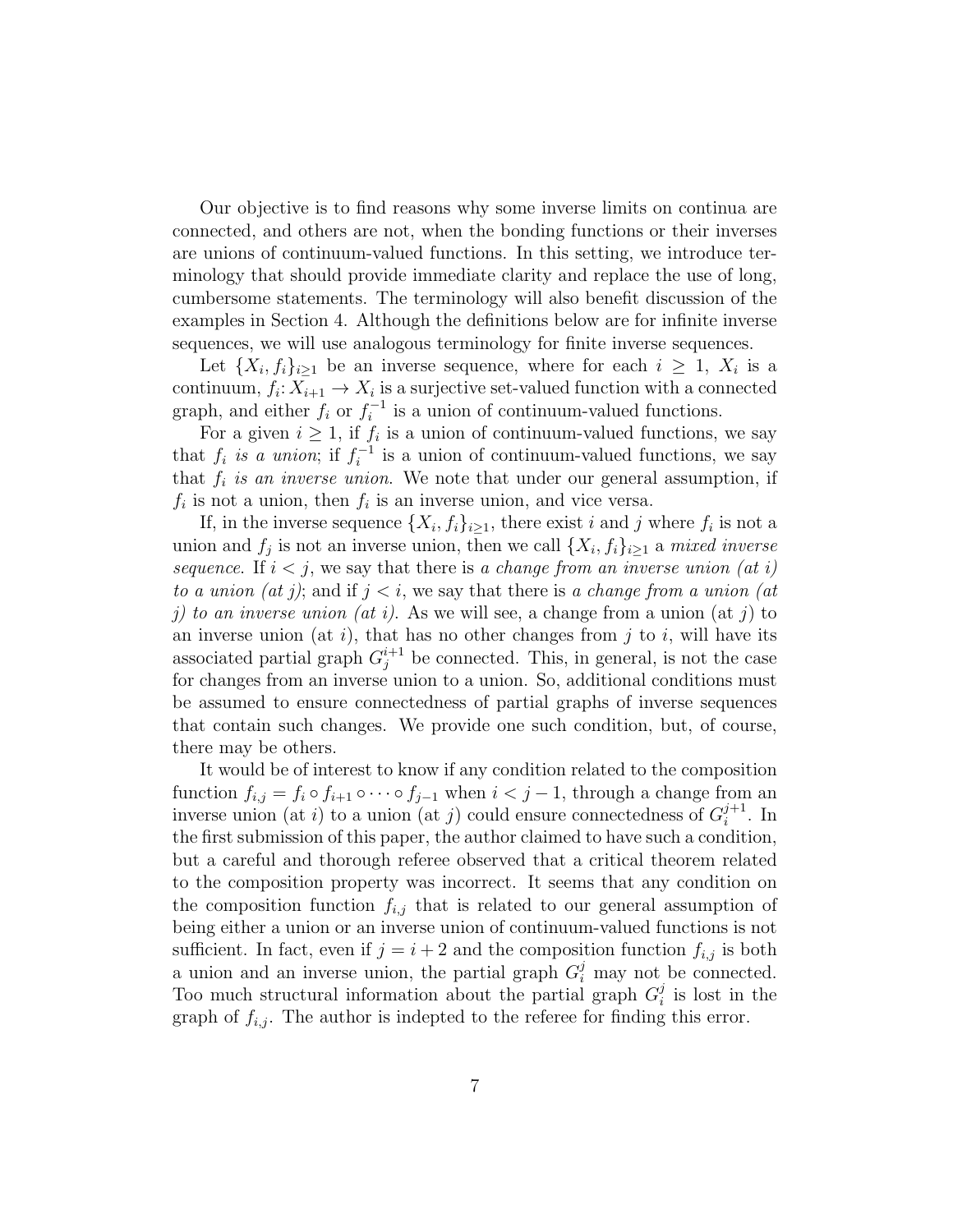#### 3. Determining sequences

Let  $\{X_i, f_i\}_{i\geq 1}$  be a mixed inverse sequence containing a change from an inverse union (at j) to a union (at k). We say that the sequence  $f_j, \ldots, f_k$ is a *determining sequence* if either  $j = 1$  or  $f_{j-1}$  is a union, and  $f_i$  is an inverse union for all  $j \leq i < k$ . A max determining sequence is a determining sequence that is not a "proper" subsequence of any other determining sequence.

A mixed inverse sequence  $\{X_i, f_i\}_{i\geq 1}$  is eventually alternating if there exists  $k \geq 1$  such that for all  $i \geq 0$ ,  $f_{k+2i}$  is not a union, and  $f_{k+2i+1}$  is not an inverse union. If  $k = 1$ , we say that  $\{X_i, f_i\}_{i \geq 1}$  is *alternating*. We note that in an eventually alternating inverse sequence each successive pair of bonding functions starting with  $f_{k+2}$  and  $f_{k+3}$  is a max determining sequence. If  $k = 1$ , then  $f_1, f_2$  is also a max determining sequence.

Since conditions on determining sequences will be a central part of most of our main results, we make some observations related to determining sequences.

**Observation 1.** If  $\{X_i, f_i\}_{i\geq 1}$  is a mixed inverse sequence containing a change from an inverse union (at  $\ell$ ) to a union (at m), then there exists a determining sequence in  $f_1, \ldots, f_m$ .

*Proof.* Let k be the least integer in  $\{\ell + 1, \ldots, m\}$  such that  $f_k$  is not an inverse union. Since  $f_m$  is not an inverse union, k must exist. So, we have that for  $\ell \leq i < k$ ,  $f_i$  is an inverse union. If  $\ell = 1$ , or if, for all  $1 \leq i < \ell$ ,  $f_i$  is not a union, then by definition,  $f_1, \ldots, f_k$  is a determining sequence. Otherwise, pick the largest j, where  $1 < j \leq \ell$  and  $f_{j-1}$  is a union. Then  $f_j, \ldots, f_k$  is a determining sequence.  $\Box$ 

**Observation 2.** If  $\{X_i, f_i\}_{i\geq 1}$  is a mixed inverse sequence containing two determining sequences  $f_j, \ldots, f_k$  and  $f_\ell, \ldots, f_m$  with  $j \leq \ell$ , then either  $k < \ell$ or  $k = m$ .

*Proof.* Note that  $k \neq \ell$  since  $f_k$  is not an inverse union and  $f_\ell$  is an inverse union. So, we assume that  $\ell < k$ .

If  $j = \ell$ , assume, without loss of generality, that  $k \leq m$ . If  $k = m$ , the proof is complete. If  $k < m$ , then the determining sequence  $f_{\ell}, \ldots, f_m$ contains  $f_k$ , which is not an inverse union, contradicting that  $f_\ell, \ldots, f_m$  is a determining sequence.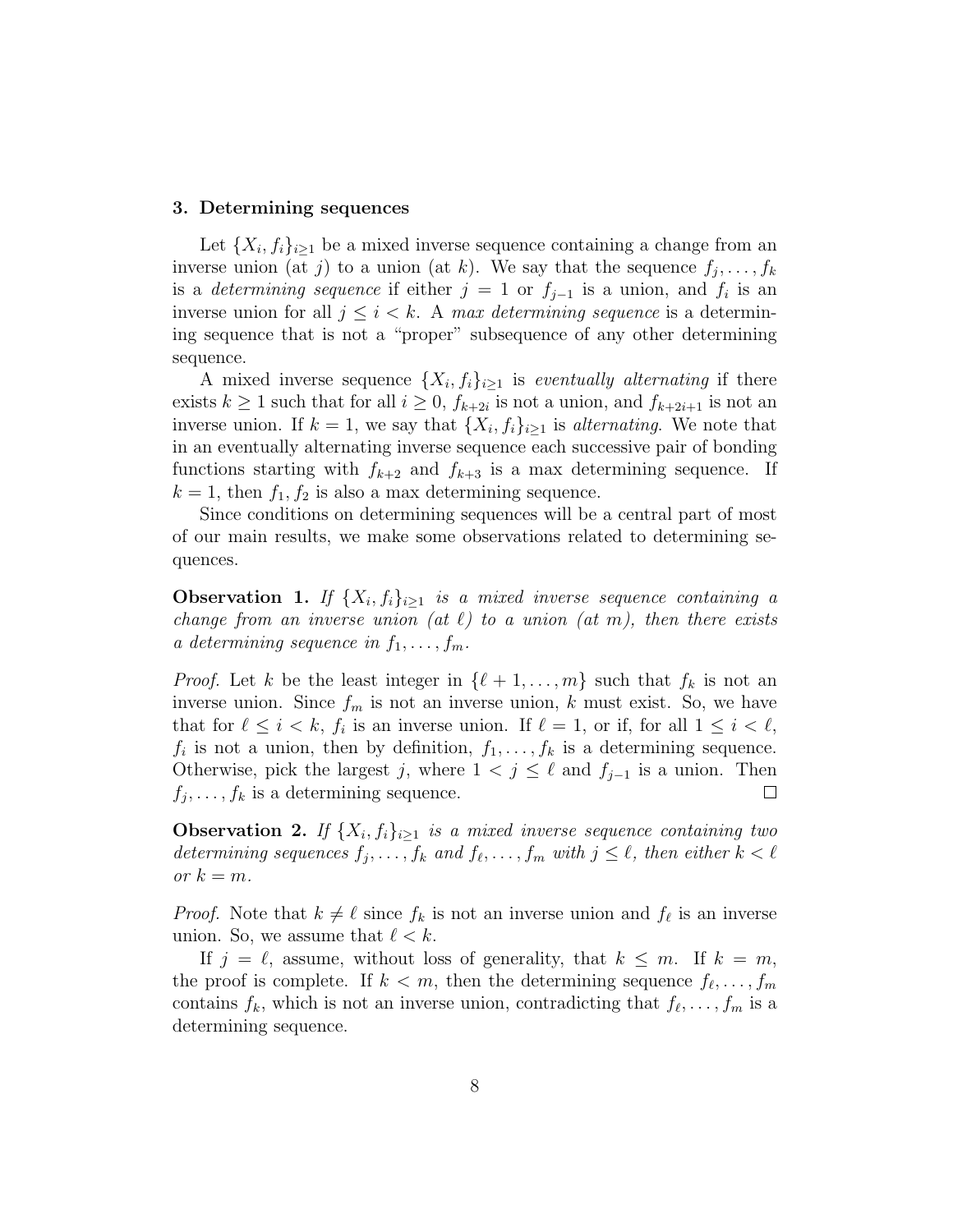So, we have that  $j < \ell < k$ . If either  $m < k$  or  $k < m$ , we violate the definition of determining sequence, as in the previous paragraph, for one of the two sequences. So,  $k = m$  and the proof is complete.  $\Box$ 

It follows from Observation 2 that each determining sequence is contained in a max determining sequence. Also, if  $f_j, \ldots, f_k$  and  $f_\ell, \ldots, f_m$  are max determining sequences with  $j < \ell$ , then  $k < \ell$ . We say, in this case, that the two max determining sequences are disjoint, and we note that each two distinct max determining sequences are disjoint. If there is no determining sequence in  $f_{k+1}, \ldots, f_{\ell-1}$ , we say that the two max determining sequences are consecutive. We say that  $f_j, \ldots, f_k$  and  $f_\ell, \ldots, f_m$  are adjacent if  $\ell = k+1$ .

**Observation 3.** Suppose that  $\{X_i, f_i\}_{i=1}^n$  is a finite mixed inverse sequence on continua. Suppose also that  $j > 1$ , and  $f_j, \ldots, f_k$  is the first max determining sequence in  $f_1, \ldots, f_n$ , in the sense that there is no determining sequence in  $f_1, \ldots, f_{j-1}$ . Then for all  $1 \leq i \leq j-1$ ,  $f_i$  is a union.

*Proof.* Suppose there exists m with  $1 \leq m \leq j-1$  and  $f_m$  is not a union. We assume that m is the least such integer. So, either  $m = 1$ , or for each  $1 \leq i \leq m$ ,  $f_i$  is a union. Since  $f_j, \ldots, f_k$  is a max determining sequence, it follows that there exists  $m < r \leq j-1$  where  $f_r$  is not an inverse union; for otherwise,  $f_m, \ldots, f_k$  is a determining sequence "properly" containing  $f_j, \ldots, f_k$ . But now we have that  $f_m, \ldots, f_r$  is a determining sequence in  $f_1, \ldots, f_{j-1}$ , which contradicts our hypothesis.  $\Box$ 

**Observation 4.** Suppose that  $\{X_i, f_i\}_{i=1}^n$  is a finite mixed inverse sequence on continua containing two consecutive max determining sequences  $f_j, \ldots, f_k$ and  $f_{\ell}, \ldots, f_m$  with  $k < \ell$ . Then  $f_i$  is a union for all  $k + 1 \leq i \leq \ell - 1$ .

Proof. The proof is analogous to the proof of Observation 3.

 $\Box$ 

**Observation 5.** Suppose  $\{X_i, f_i\}_{i\geq 1}$  is an inverse sequence on continua, where for each  $i \geq 1$ ,  $f_i$  is either a union or an inverse union. Suppose also that  $\{X_i, f_i\}_{i\geq 1}$  contains no determining sequence. Then either

- (i)  $f_i$  is an inverse union for all  $i \geq 1$ ,
- (ii)  $f_i$  is a union for all  $i \geq 1$ , or
- (iii) there exists  $k > 1$  such that  $f_i$  is a union for all  $1 \leq i \leq k 1$ , and  $f_i$ is an inverse union for all  $i > k$ .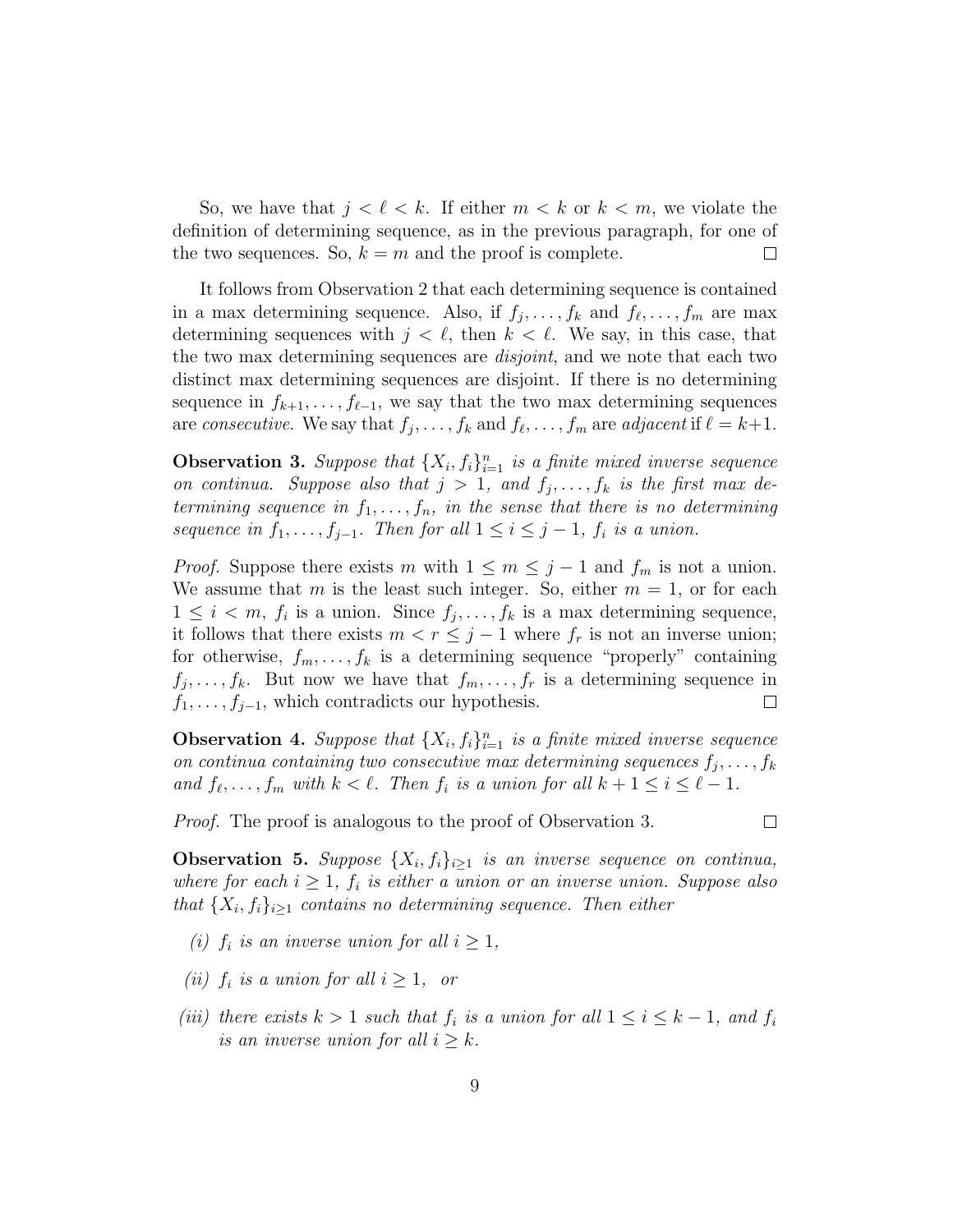*Proof.* Suppose that  $(i)$  and  $(ii)$  are not the case. Since  $(i)$  is not the case, for some  $j \geq 1$ ,  $f_j$  is not an inverse union. So,  $f_j$  is a union, and for  $1 \leq i < j$ ,  $f_i$  is a union. For otherwise, by Observation 1 there would be a determining sequence in  $f_1, \ldots, f_j$ . Since *(ii)* is not the case, for some  $k > j$ ,  $f_k$  is not a union. We assume that  $k$  is the least such integer. So, we have that for all  $1 \leq i \leq k$ ,  $f_i$  is a union. Suppose there exists  $m > k$  such that  $f_m$  is not an inverse union. Then, again by Observation 1, there would be a determining sequence in  $f_1, \ldots, f_m$ , contradicting the hypothesis. Hence, we have that  $(iii)$  holds.  $\Box$ 

**Observation 6.** Suppose  $\{X_i, f_i\}_{i\geq 1}$  is an inverse sequence on continua, where for each  $i \geq 1$ ,  $f_i$  is surjective with a connected graph, and  $f_i$  is either a union or an inverse union. Suppose also that  $\{X_i, f_i\}_{i\geq 1}$  contains no determining sequence. Then  $\lim_{\longleftarrow} \{X_i, f_i\}$  is a continuum.

Proof. See Corollaries 1 and 3 in Sections 4 and 5 respectively.

 $\Box$ 

#### 4. Examples

As we will see in the examples below, the determining sequences may destroy the connectedness of a partial graph, and in turn, of the inverse limit. The additional condition in Theorem 5 will ensure that the partial graphs will remain connected through max determining sequences, and the condition will also ensure connectedness of the partial graphs  $G_1^n$  and of the inverse limit. So, it is the determining sequences that will, indeed, determine connectedness of inverse limits of mixed inverse sequences if certain properties are satisfied. Results in Section 6 will provide sufficient conditions on max determining sequences to establish connectedness of the partial graphs  $G_1^n$ and of the inverse limit space.

For readers familiar with techniques introduced in [4] and [5], connectedness (or non-connectedness) of the partial graphs associated with the max determining sequences could also be determined by applying methods from [4] in the case of inverse sequences on continua, and from [5] in the case of inverse sequences on intervals. However, Example 3 illustrates that connectedness alone of the partial graphs associated with the max determining sequences in  $f_1, f_2, \ldots, f_n$  is not enough to determine connectedness of  $G_1^n$ . So, the additional contition in Theorem 5 must be checked for the max determining sequences to establish connectedness of the inverse limit space. We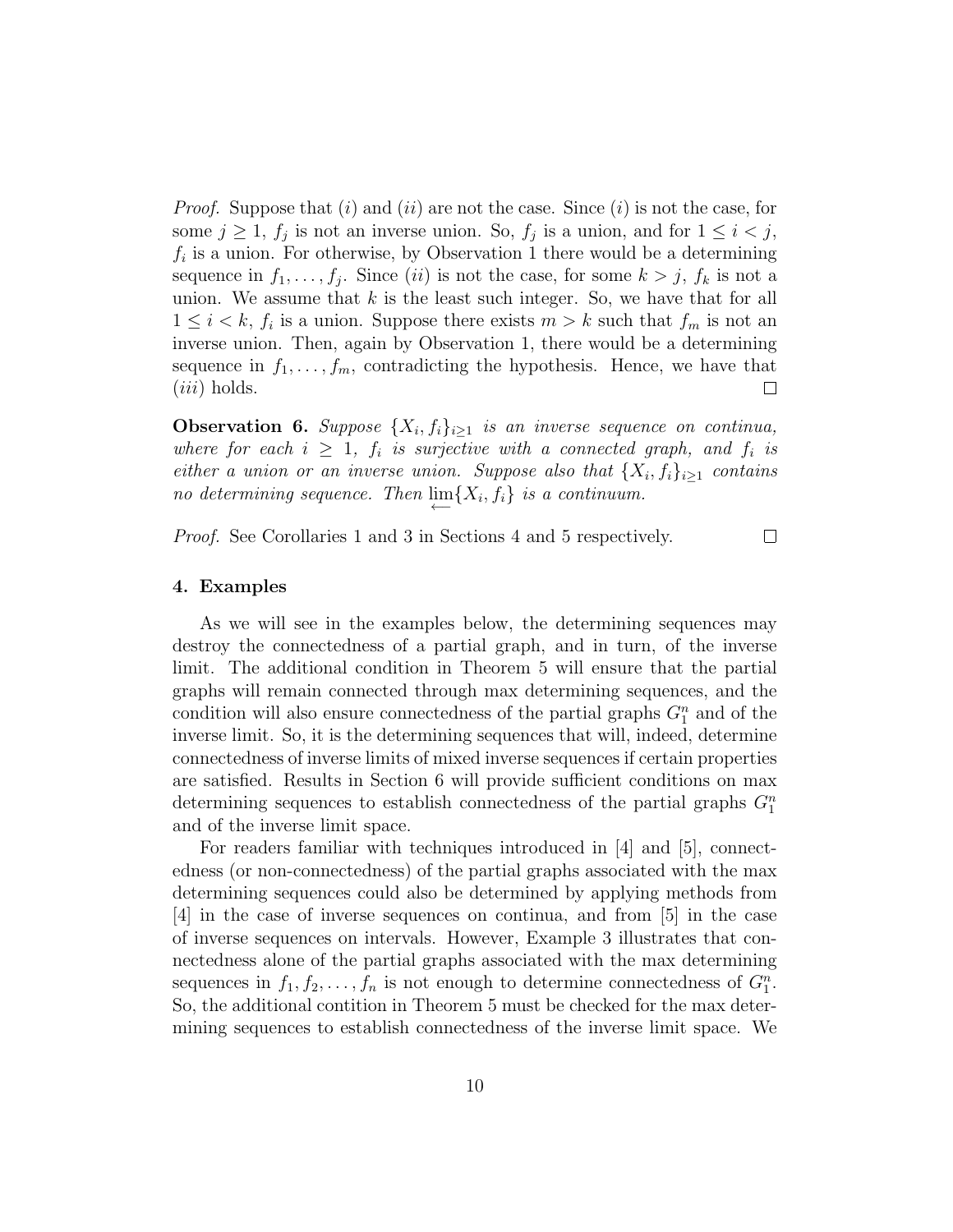discuss these ideas in the examples below. In each connected example in this section, we reference results in later sections that establish connectedness of the example.

**Example 1.** (Example 2.3 in [11]) In this example, set-valued functions  $f_1, f_2: [0, 1] \rightarrow [0, 1]$  are defined by Ingram and Marsh (see Figure 1) in such a way that  $f_1$  is a union of two mappings (and not an inverse union), and  $f_2$ is an inverse union of two mappings (and not a union). For  $i \geq 3$ , let  $f_i$  be the identity mapping on [0, 1].



Figure 1. Graphs of the functions in Example 1

Let  $X_1$ ,  $X_2$ , and  $X_3$  be, respectively, the limits of the following three inverse sequences,

$$
[0,1] \xleftarrow{f_1} [0,1] \xleftarrow{f_2} [0,1] \xleftarrow{f_3} \dots \dots, \qquad [0,1] \xleftarrow{f_2} [0,1] \xleftarrow{f_1} [0,1] \xleftarrow{f_3} \dots \dots,
$$
  
and 
$$
[0,1] \xleftarrow{f_1^{-1}} [0,1] \xleftarrow{f_2^{-1}} [0,1] \xleftarrow{f_3} \dots \dots
$$

Ingram and Marsh show that  $X_1$  is connected, while  $X_2$  and  $X_3$  are not connected. We note that, in the first inverse sequence, there is a change from  $f_1$  a union to  $f_2$  an inverse union, and there are no other changes. This type of change preserves the connectedness of the partial graph  $G_1^3$  (see Corollary 3, Section 6). For  $n \geq 3$ ,  $G_1^n$  $\stackrel{T}{\approx} G_1^3$ , so  $X_1$  is connected.

In the second and third inverse sequences, there is a change from an inverse union to a union, respectively  $f_2$ ,  $f_1$  and  $f_1^{-1}$ ,  $f_2^{-1}$ , and there are no other changes. The partial graph  $G_1^3$  in each of these two inverse sequences is not connected. Again, for  $n \geq 3$ ,  $G_1^n$  $\stackrel{T}{\approx} G_1^3$ , so  $X_2$  and  $X_3$  are not connected.

Even when the bonding functions, or their inverses, are continuum-valued, a determining sequence can destroy connectedness of the associated partial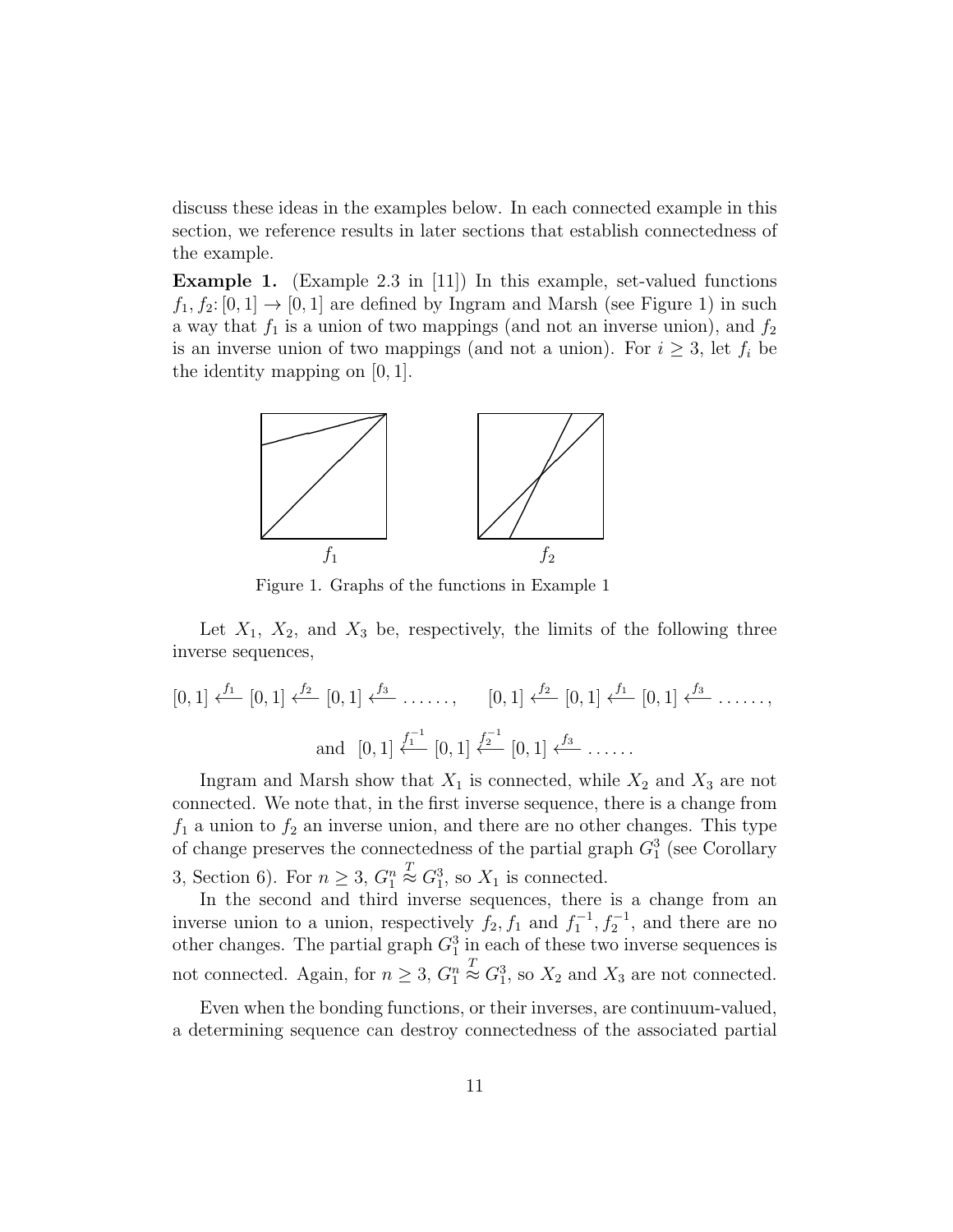graph. The next example illustrates this, but we indicate how an additional condition added to the determining sequence can ensure connectedness of the partial graph. For this example, the condition will be that  $F_{1,2}$ :  $[0,1] \rightarrow G_1^2$  is a union, and  $\mathcal{C}(F_{1,2})$  has a universal member (see Corollaries 6 and 7, Section 6).

**Example 2.** Let  $f_1: [0, 1] \rightarrow [0, 1]$  be the set-valued function defined by  $f_1(t) = \{\frac{1}{2}\}$  $\frac{1}{2}$ } for  $0 \leq t \leq \frac{3}{4}$ , and  $f_1(t) = \{\frac{1}{2}$  $\frac{1}{2}$ , 4t – 3} for  $\frac{3}{4} \leq t \leq 1$ . Note that  $f_1^{-1}$  is given by  $f_1^{-1}(\frac{1}{2})$  $(\frac{1}{2})^2 = [0, 1]$ , and otherwise  $f_1^{-1}(t) = \{\frac{t+3}{4}\}$  $\{\frac{+3}{4}\}$ . So,  $f_1$  is not a union, but  $f_1^{-1}$  is, in fact, continuum-valued. Let  $f_2: [0,1] \rightarrow [0,1]$  be defined by  $f_2(\frac{1}{2})$  $(\frac{1}{2}) = [0, 1]$ , and otherwise,  $f_2(t) = {\frac{1}{2}}$  $rac{1}{2}t + \frac{1}{4}$  $\frac{1}{4}$ . We see that  $f_2$  is continuum-valued, and  $f_2^{-1}$  is not a union (see Figure 2). For  $i \geq 3$ , let  $f_i$  be the identity mapping on [0, 1].



Figure 2. Graphs of the functions in Example 2

As in the second and third inverse sequences from Example 1, we have a max determining sequence  $f_1, f_2$ , and, indeed, the partial graph  $G_1^3$  and the inverse limit are not connected. If we add identity mappings between  $f_1$  and  $f_2$ , for example, as in the inverse sequence

$$
[0,1] \xleftarrow{f_1} [0,1] \xleftarrow{\text{id}} [0,1] \xleftarrow{\text{id}} [0,1] \xleftarrow{f_2} [0,1] \xleftarrow{f_3} \dots
$$

the change from inverse union to union has been "spread out". Now, the max determining sequence runs from the first bonding function through the fourth. All 3-length partial graphs are connected, but the partial graph  $G_1^5$ , which contains the change, is not connected. So, if we wish to add conditions to ensure connectedness of the inverse limit, we must account for changes of this type that happen "far apart" in the inverse sequence.

In the original sequence, if we replace  $f_2$  with  $g_2$  defined below, we still have a max determining sequence from 1 to 2, but  $G'(f_1, g_2)$  will be connected.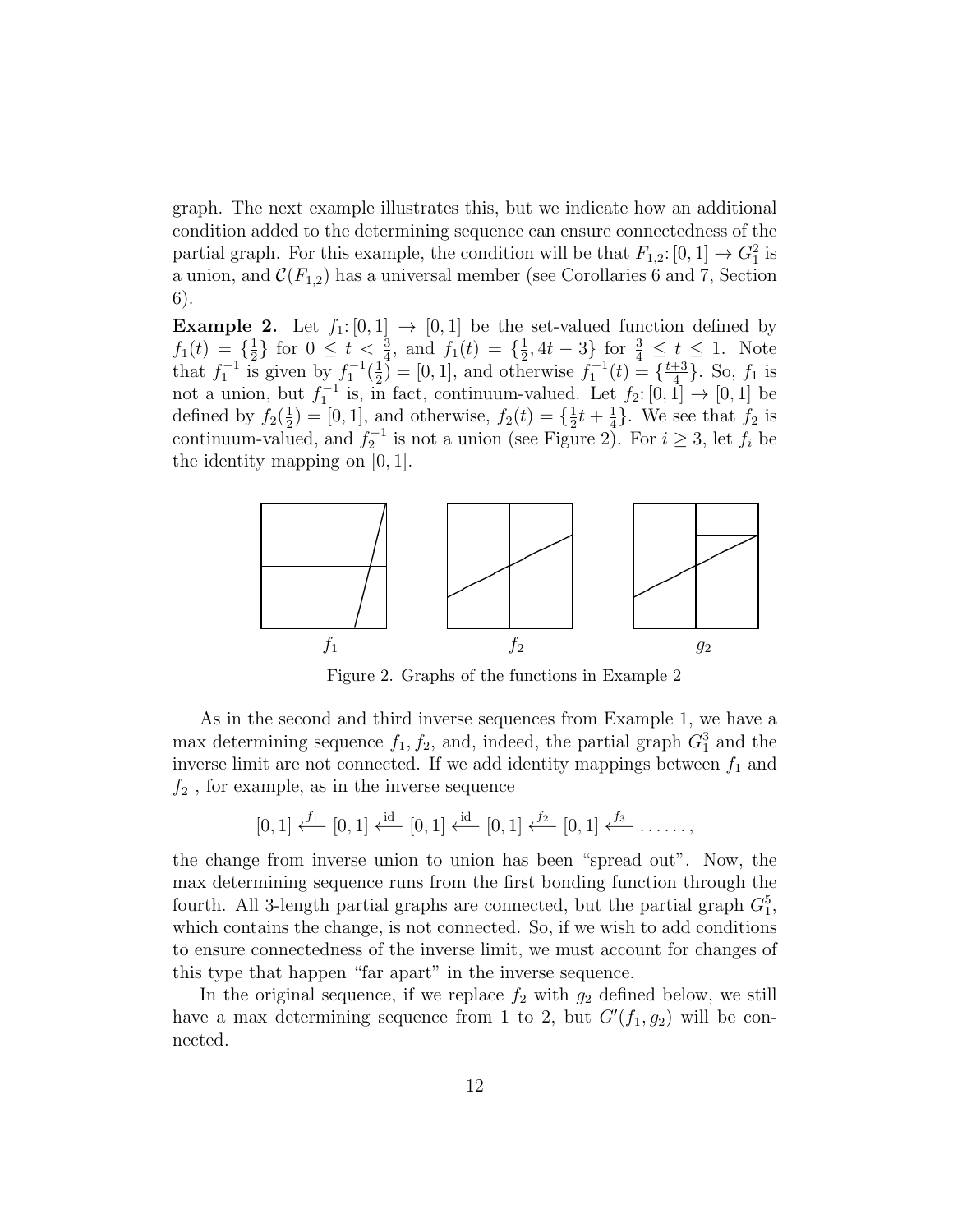Define  $f'_2: [0,1] \to [0,1]$  by  $f'_2(t) = \{\frac{1}{2}$  $\frac{1}{2}t + \frac{1}{4}$  $\frac{1}{4}$ } for  $0 \le t < \frac{1}{2}$ ,  $f'_{2}(\frac{1}{2})$  $(\frac{1}{2}) = [\frac{1}{2}, \frac{3}{4}]$  $\frac{3}{4}$ , and  $f'_{2}(t) = \{\frac{3}{4}\}$  $\frac{3}{4}$  for  $\frac{1}{2} < t \leq 1$ . Note that  $f_2'$  is continuum-valued. Let  $g_2$  be the set-valued function whose graph is  $G(f_2) \cup G(f'_2)$  (see Figure 2). By definition,  $g_2$  is a union of continuum-valued functions. We note that  $F_{1,2}: [0,1] \to G_1^2$ , for the finite inverse sequence  $[0,1] \xleftarrow{f_1} [0,1] \xleftarrow{g_2} [0,1]$ , is a union, and  $\mathcal{C}(F_{1,2})$  has a universal member.

Specifically,  $F_{1,2}$  is a union of the three max continuum-valued functions  $h_1$ ,  $h_2$ , and  $h_3$  defined as follows.

Let  $h_1(t) = \{(\frac{1}{2})\}$  $\frac{1}{2}, \frac{1}{2}$  $\frac{1}{2}t + \frac{1}{4}$  $\frac{1}{4}$ } for  $0 \le t < \frac{1}{2}$  or  $\frac{1}{2} < t \le 1$ , and let  $h_1(\frac{1}{2})$  $(\frac{1}{2}) =$  $G_1^2 = G(f_1^{-1}).$ 

Let  $h_2(t) = \{(\frac{1}{2})\}$  $\frac{1}{2}, \frac{1}{2}$  $\frac{1}{2}t + \frac{1}{4}$  $\frac{1}{4}$ )} for  $0 \le t < \frac{1}{2}$ ,  $h_2(\frac{1}{2})$  $\frac{1}{2}$ ) =  $G_1^2$ , and  $h_2(t) = \{(\frac{1}{2})\}$  $\frac{1}{2}, \frac{3}{4}$  $\frac{3}{4})\}$ for  $\frac{1}{2} < t \leq 1$ .

Let  $h_3(t) = \{(\frac{1}{2})\}$  $\frac{1}{2}, \frac{1}{2}$  $\frac{1}{2}t + \frac{1}{4}$  $\frac{1}{4}$ )} for  $0 \le t < \frac{1}{2}$ ,  $h_3(\frac{1}{2})$  $\frac{1}{2}$ ) =  $G_1^2$ , and  $h_3(t) = \{(0, \frac{3}{4})\}$  $\frac{3}{4})\}$ for  $\frac{1}{2} < t \leq 1$ .

Clearly, each pair in  $\{G(h_1), G(h_2), G(h_3)\}\)$  has the set  $\{\frac{1}{2}\}$  $\frac{1}{2}$   $\times G_1^2$  in common. So, each  $h_i$  is universal with respect to the other two. It follows that  $G'(f_1, g_2)$  is connected, and since  $G_1^n$  $\stackrel{T}{\approx} G_1^3$  for  $n \geq 3$ , the limit of the inverse sequence

$$
[0,1] \xleftarrow{f_1} [0,1] \xleftarrow{g_2} [0,1] \xleftarrow{f_3} [0,1] \xleftarrow{f_4} \dots
$$

is connected (See Corollaries 6 and 7, Section 6).

A somewhat simpler revision can be made to  $f_2$  (see  $\hat{f}_2$  defined below) so that  $F_{1,2}$  will itself be continuum-valued. Hence,  $G'(f_1, \hat{f}_2) \stackrel{T}{\approx} G(F_{1,2})$  will be connected by Lemma 1. Let  $\hat{f}_2(t) = f_2(t)$  for  $0 \le t < 1$ , and let  $\hat{f}_2(1) = \left[\frac{3}{4}, 1\right]$ .

One might ask if only having the partial graphs  $G_i^{k+1}$  $j^{k+1}$  connected for each max determining sequence  $f_j, \ldots, f_k$  in a finite mixed inverse sequence  ${X_i, f_i}_{i=1}^n$  is enough to ensure connectedness of  $G_1^{n+1}$ . We show in Example 3 that this is not the case.

**Example 3.** Let  $k_1: [0, 1] \rightarrow [0, 1]$  be the set-valued function defined by  $k_1(t) = \{\frac{1}{2}\}$  $\frac{1}{2}$ } for  $0 \le t < \frac{3}{4}$ ,  $k_1(t) = {\frac{1}{2}}$  $\frac{1}{2}$ , 4*t* - 3} for  $\frac{3}{4} \le t \le \frac{7}{8}$  $\frac{7}{8}$ , and  $k_1(t) =$  $\{4t-3\}$  for  $\frac{7}{8} < t \leq 1$ . We see that  $k_1$  is not a union, but  $k_1^{-1}$  is, in fact, continuum-valued. Let  $k_2: [0, 1] \rightarrow [0, 1]$  be defined by  $k_2(t) = \{t\}$  for  $0 \leq t < \frac{7}{8}, k_2(\frac{7}{8})$  $(\frac{7}{8}) = [\frac{7}{8}, 1]$ , and  $k_2(t) = {\frac{7}{4} - t}$  for  $\frac{7}{8} < t \le 1$ . We see that  $f_2$  is continuum-valued, and  $f_2$  is not an inverse union. Let  $k_3: [0,1] \rightarrow [0,1]$ be defined by  $k_3(t) = \{t\}$  for  $0 \le t < \frac{1}{4}$  or  $\frac{1}{2} < t \le 1$ , and  $k_3(t) = \{t, \frac{1}{2}\}$  for  $\frac{1}{4} \leq t \leq \frac{1}{2}$  $\frac{1}{2}$ . Finally, let  $k_4$  be the continuum-valued function  $f_2$  defined in Example 2.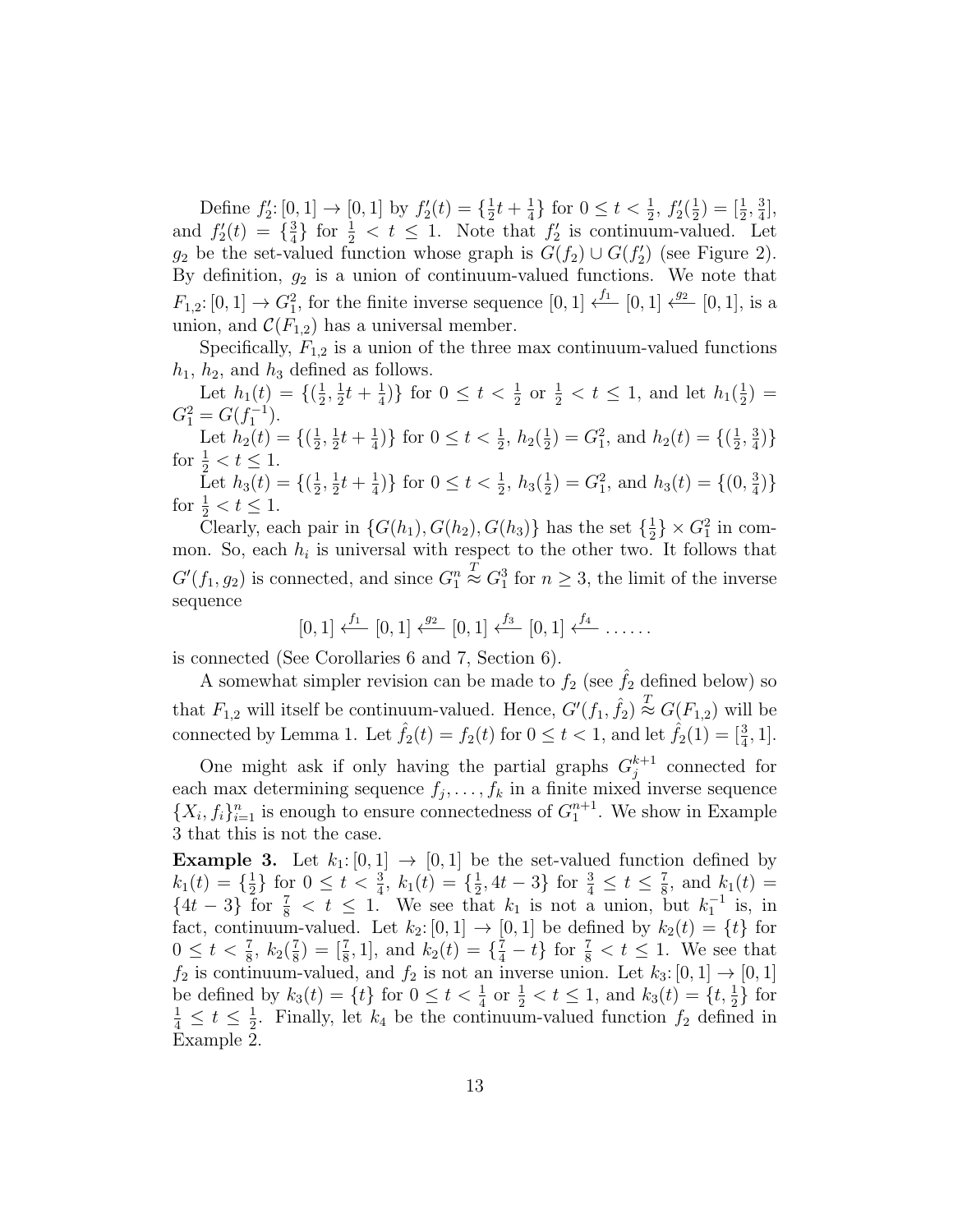

Figure 3. Graphs of the functions in Example 3

Suppose we have the finite alternating inverse sequence below.

$$
[0,1] \xleftarrow{k_1} [0,1] \xleftarrow{k_2} [0,1] \xleftarrow{k_3} [0,1] \xleftarrow{k_4} [0,1]
$$

It is straightforward to check that  $k_1, k_2$  and  $k_3, k_4$  are adjacent max determining sequences, and that  $G_1^3$  and  $G_3^5$  are connected. We leave to the reader to check that  $(0, \frac{3}{4})$  $\frac{3}{4}$ ,  $\frac{3}{4}$  $\frac{3}{4}$ ,  $\frac{3}{4}$  $(\frac{3}{4}, 1)$  is an isolated point in  $G_1^5$ ; or, using techniques from [5], one may note that  $\{\langle \frac{3}{4}, 0 \rangle, \langle \frac{3}{4}, \rangle\}$  $\frac{3}{4}$ ,  $\frac{3}{4}$  $\frac{3}{4}\rangle, \langle \frac{3}{4}$  $\frac{3}{4}$ ,  $\frac{3}{4}$  $\frac{3}{4}\rangle, \langle \frac{3}{4}$  $\{\frac{3}{4}, 1\}$  is a component base for the functions  $k_1, k_2, k_3$ , and  $k_4$ . So,  $G_1^5$  is not connected. It is also interesting to note that  $F_{3,4}: [0,1] \to G_3^4$  is a union, and  $\mathcal{C}(F_{3,4})$  has a universal member, but  $F_{1,2}: [0,1] \to G_1^2$  is not a union.

#### 5. Results related to our setting

Lemma 1 below is Theorem 4.1 in [10].

**Lemma 1.** If  $f: X_2 \to X_1$  is a continuum-valued function and  $X_2$  is connected, then  $G(f)$  is connected.

The next Lemma is clear.

**Lemma 2.** If the set-valued function  $f: X_2 \to X_1$  is a union of continuumvalued functions, then for each closed subset K of  $X_2$ ,  $f|_K: K \to X_1$  is a union of continuum-valued functions.

Lemma 3 below follows from Theorems 4.3 and 4.5 in [10].

**Lemma 3.** Suppose  $X_1, X_2, \ldots, X_{k+1}$  are continua and for each  $1 \leq i \leq k$ ,  $f_i: X_{i+1} \to X_i$  is a surjective set-valued function. If each  $f_i$  is continuumvalued or if each  $f_i^{-1}$  $i_i^{-1}$  is continuum-valued, then  $G_1^{k+1}$  is connected.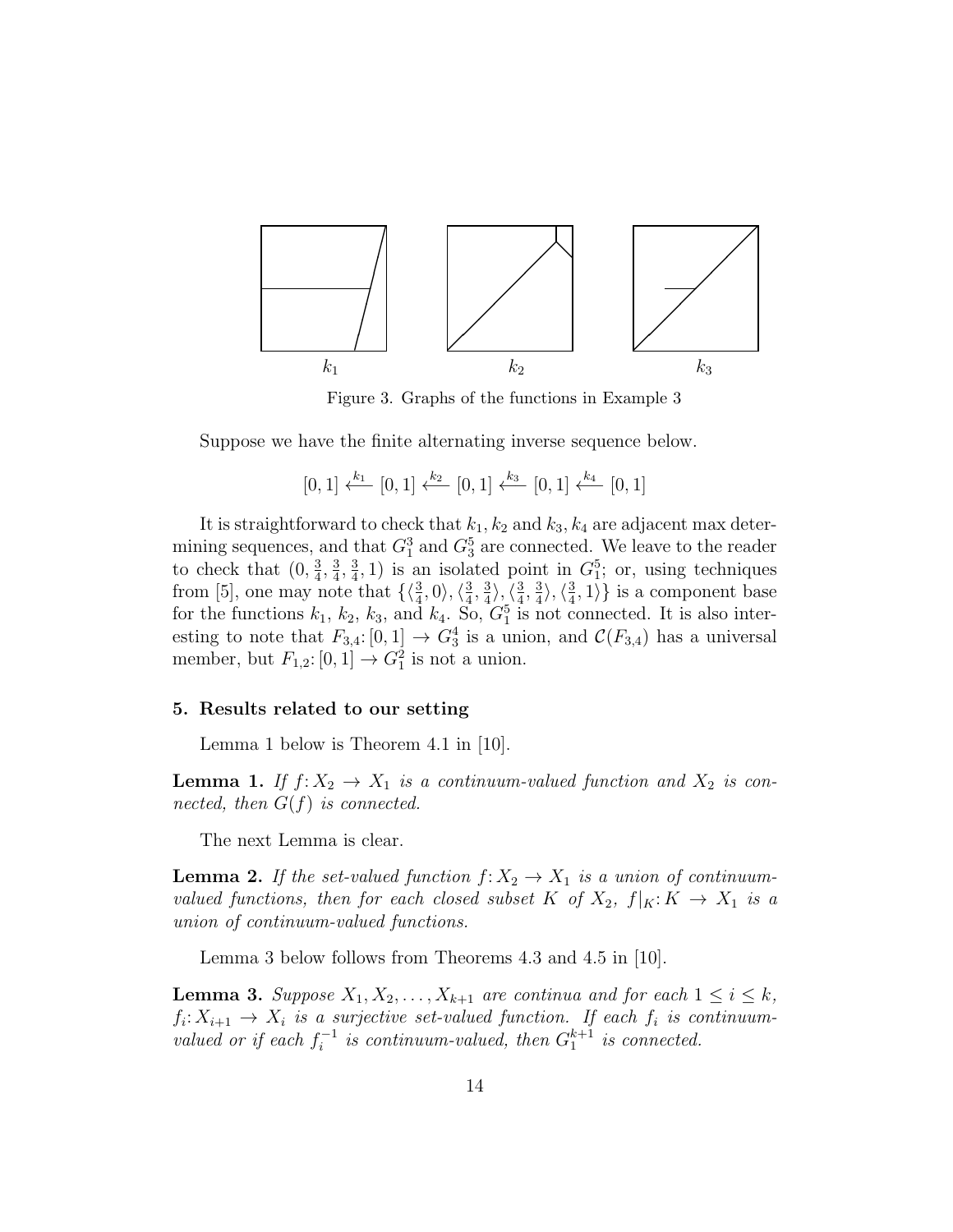**Lemma 4.** Suppose that  $X_1, X_2, \ldots, X_{n+1}$  are continua and for each  $1 \leq i \leq n$  $n, f_i: X_{i+1} \to X_i$  is a surjective set-valued function whose graph is connected. Suppose also that for each  $1 \leq i \leq n$ ,  $f_i: X_{i+1} \to X_i$  is a union of continuumvalued functions. Then the set-valued function  $F_{1,n}: X_{n+1} \to G_1^n$  is a union of continuum-valued functions.

Proof. We use induction on the number of bonding functions in a sequence where each bonding function is a union of continuum-valued functions. If  $n = 1$ , then  $F_{1,1} = f_1$  and  $f_1: X_2 \to X_1$  is a union of continuum-valued functions by assumption.

Assume that  $F_{1,n-1}: X_n \to G_1^{n-1}$  is a union of continuum-valued functions for some  $n \geq 2$ .

Let  $(z_1, z_2, \ldots, z_n) \in F_{1,n}(z_{n+1})$ . Since  $f_n$  is a union of continuum-valued functions, there exists a continuum-valued function  $h: X_{n+1} \to X_n$  such that  $z_n \in h(z_{n+1})$  and  $G(h) \subset G(f_n)$ . Also, by inductive assumption and Lemma 2, there exists a continuum-valued function  $g: R(h) \to G_1^{n-1}$  such that  $(z_1, \ldots, z_{n-1}) \in g(z_n)$  and  $G(g) \subset G(F_{1,n-1})$ . Since  $R(h) = c_2(G(h))$ , it follows that  $R(h)$  is closed and connected in  $X_n$ .

Consider the set-valued function  $\ell: X_{n+1} \to G_1^n$  defined by  $\ell(x) = G(g|_{h(x)}^{-1})$  $\frac{-1}{h(x)}$ . Since both g and h are continuum-valued, it follows by Lemma 1 that  $G(g|_{h(x)})$ is connected. So,  $G(g|_{h(s)}^{-1})$  $\binom{-1}{h(x)}$  is connected. Hence,  $\ell$  is continuum-valued. Also,  $(z_1, z_2, \ldots, z_n) \in \ell(z_{n+1}),$  and  $G(\ell) \subset G(F_{1,n})$ . We have that  $F_{1,n}: X_{n+1} \to Y$  $G_1^n$  is a union of continuum-valued functions.  $\Box$ 

**Lemma 5.** Suppose that  $X_1, X_2, \ldots, X_{n+1}$  are continua and for each  $1 \leq$  $i \leq n$ ,  $f_i: X_{i+1} \to X_i$  is a surjective set-valued function whose graph is connected. Suppose also that for each  $1 \leq i \leq n$ ,  $f_i^{-1}$  $i_i^{-1}: X_i \to X_{i+1}$  is a union of continuum-valued functions. Then the set-valued function  $L_1^{-1}: X_1 \to G_2^{n+1}$ is a union of continuum-valued functions.

Proof. We use induction on the number of bonding functions in a sequence where the inverse of each bonding function is a union of continuum-valued functions. If  $n = 1$ , then we have  $L_1^{-1}: X_1 \to X_2$ , and by definition,  $L_1^{-1} =$  $f_1^{-1}$ , which is a union of continuum-valued functions by assumption.

For some  $n \geq 2$ , in the sequence  $X_2, \ldots, X_{n+1}$  which has  $n-1$  bonding functions, assume that  $L_2^{-1}: X_2 \to G_3^{n+1}$  is a union of continuum-valued functions.

Let  $(z_2, \ldots, z_{n+1}) \in L_1^{-1}(z_1)$ . Since  $f_1^{-1}$  is a union of continuum-valued functions, there exists a continuum-valued function  $h: X_1 \to X_2$  such that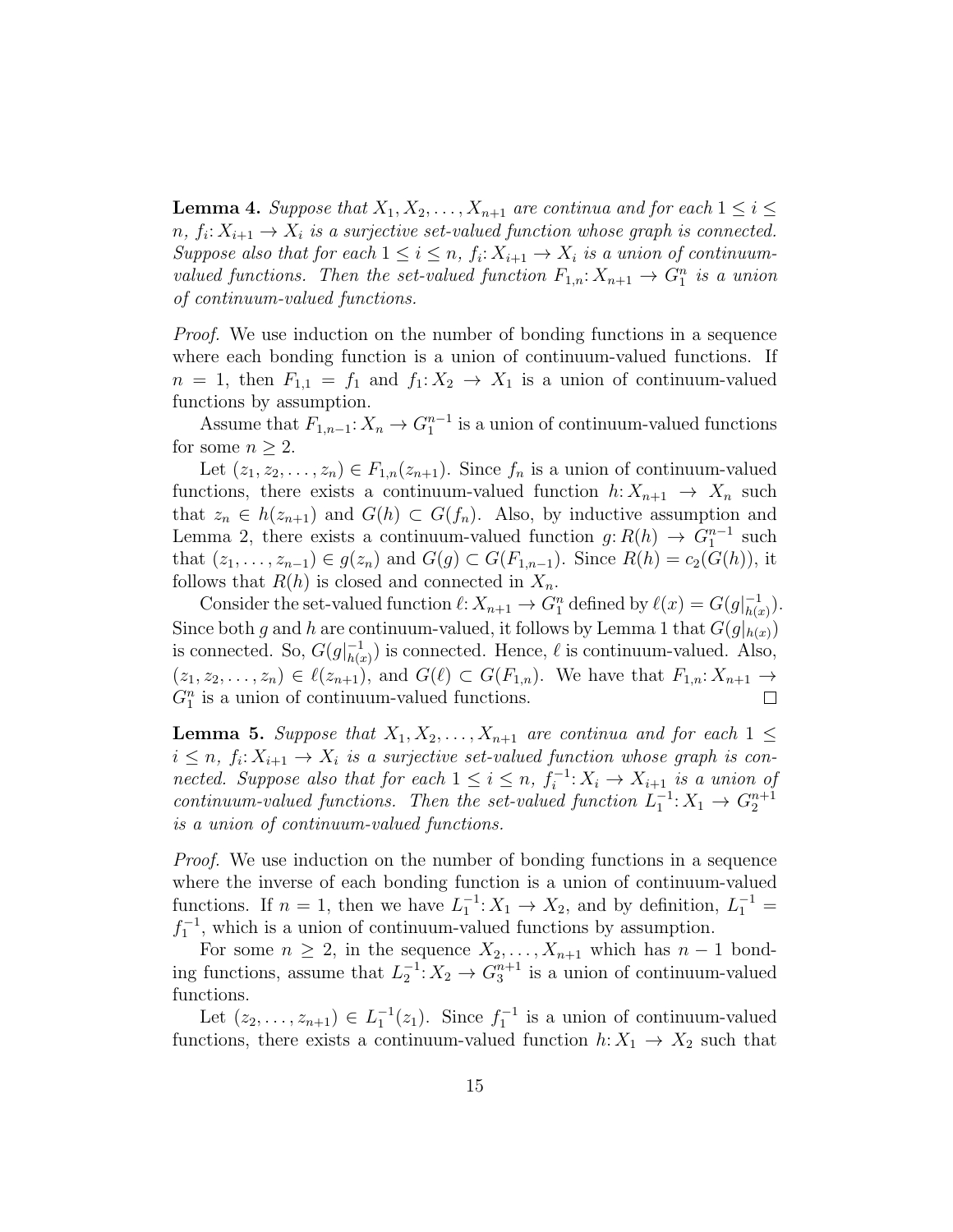$z_2 \in h(z_1)$  and  $G(h) \subset G(f_1^{-1})$ . Also, by inductive assumption and Lemma 2, there is a continuum-valued function  $g: R(h) \to G_3^{n+1}$  such that  $(z_3, \ldots, z_{n+1})$ is in  $g(z_2)$  and  $G(g) \subset G(L_2^{-1})$ . As in the proof of Lemma 4, it follows that  $R(h)$  is closed and connected in  $X_2$ .

Consider the set-valued function  $\ell: X_1 \to G_2^{n+1}$  defined by  $\ell(x) = G(g|_{h(x)})$ . Since both g and h are continuum-valued, it follows by Lemma 1 that  $G(g|_{h(x)})$ is connected. Analogously, as in the proof of Lemma 4, we get that  $\ell$  is continuum-valued,  $(z_2, \ldots, z_{n+1}) \in \ell(z_1)$ , and  $G(\ell) \subset G(L_1^{-1})$ . Hence,  $L_1^{-1}$  is a union of continuum-valued functions.  $\Box$ 

**Theorem 1.** Suppose that  $X_1, X_2, \ldots, X_{n+1}$  are continua and for each  $1 \leq$  $i \leq n$ ,  $f_i: X_{i+1} \to X_i$  is a surjective set-valued function whose graph is connected. Suppose also that for each  $1 \leq i \leq n$ ,  $f_i: X_{i+1} \to X_i$  is a union of continuum-valued functions. Then  $G_1^{n+1}$  is connected.

*Proof.* We use induction on the number of bonding functions. For  $n = 1$ ,  $G_1^2 = G(f_1^{-1})$  is connected by assumption.

Assume that  $G_1^n = G'(f_1, \ldots, f_{n-1})$  is connected. Let A and B be closed sets whose union is  $G_1^{n+1}$ . Let  $\rho: G_1^{n+1} \to G_1^n$  be the mapping given by  $\rho = \pi_{(n+1)}|_{G_1^{n+1}}$ . Since  $\rho(A) \cup \rho(B) = G_1^n$ , there exists a point  $p =$  $(p_1, \ldots, p_n) \in \rho(A) \cap \rho(B)$ . Assume  $a = (p_1, \ldots, p_n, a_{n+1}) \in A$  and  $b =$  $(p_1, \ldots, p_n, b_{n+1}) \in B$ . By inductive assumption,  $G_1^n$  is connected. Also, by Lemma 4,  $F_{1,n-1}: X_n \to G_1^{n-1}$  is a union of continuum-valued functions. Let  $g: X_n \to G_1^{n-1}$  be a continuum-valued function such that  $(p_1, \ldots, p_{n-1}) \in$  $g(p_n)$  and  $G(g) \subset G(F_{1,n-1})$ .

Let  $\ell: G_n^{n+1} \to G_1^{n-1}$  be defined by  $\ell(x_n, x_{n+1}) = g(x_n)$ . Note that  $G_n^{n+1}$ is connected by assumption, and  $\ell$  is continuum-valued since q is continuumvalued. It follows from Lemma 1 that  $G(\ell)$  is connected. So,  $G(\ell^{-1})$  is connected. Also, we see that a and b are in  $G(\ell^{-1}) \subset G_1^{n+1}$ . So,  $G(\ell^{-1})$ meets both  $A$  and  $B$ . It follows that  $A$  and  $B$  are not mutually separated. Hence,  $G_1^{n+1}$  is connected.  $\Box$ 

**Theorem 2.** Suppose that  $X_1, X_2, \ldots, X_{n+1}$  are continua and for each  $1 \leq$  $i \leq n$ ,  $f_i: X_{i+1} \to X_i$  is a surjective set-valued function whose graph is connected. Suppose also that for each  $1 \leq i \leq n$ ,  $f_i^{-1}$  $i_i^{-1}: X_i \to X_{i+1}$  is a union of continuum-valued functions. Then  $G_1^{n+1}$  is connected.

Proof. The proof of this theorem is similar to the proof of Theorem 1, using Lemma 5 analogously as Lemma 4 was used in Theorem 1.  $\Box$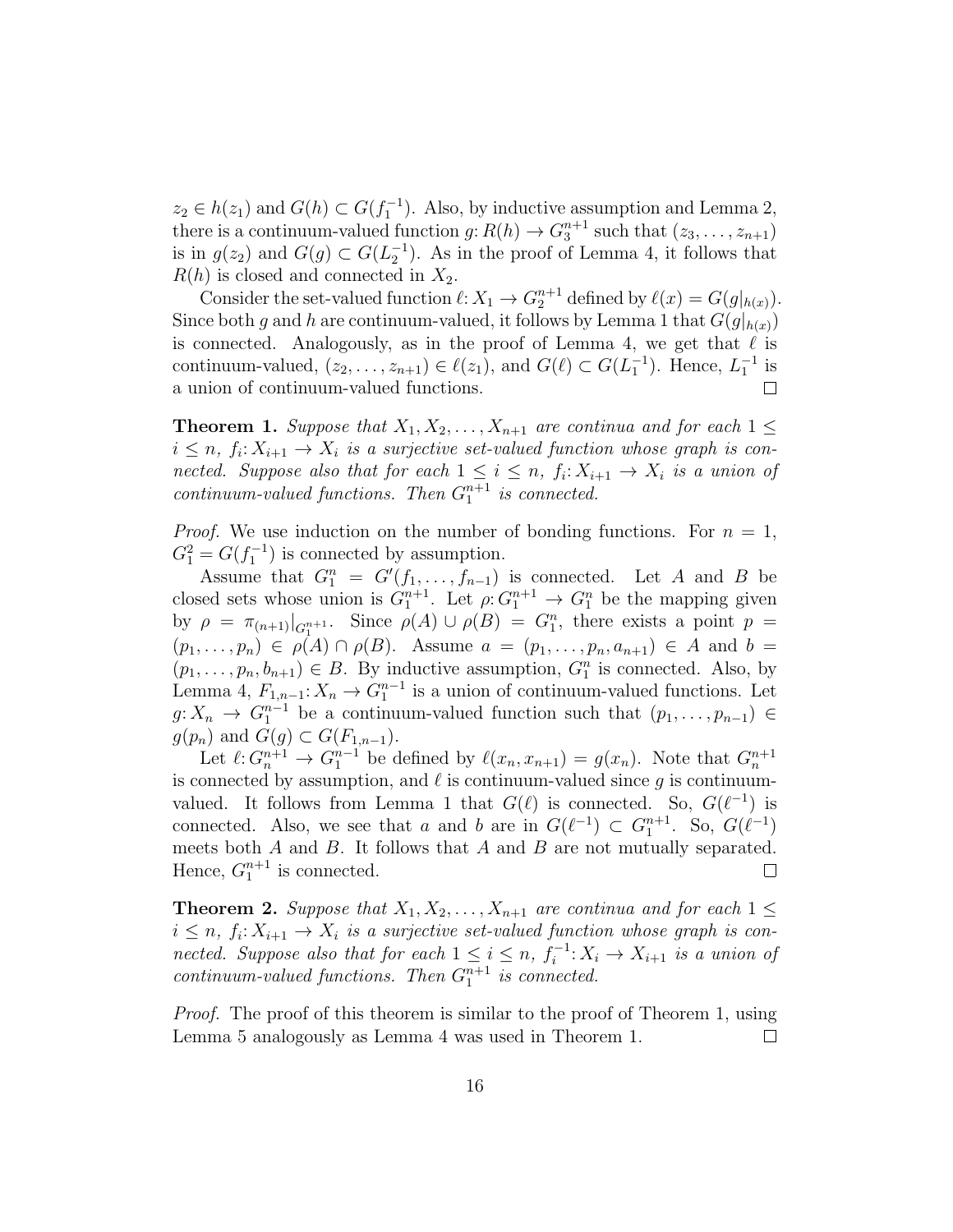In Theorem 3.1 of [14], Nall has a condition on a surjective relation  $F: X \to X$  that ensures  $\varprojlim\{X, F\}$  is a continuum. His condition that F be the union of a collection of closed subsets  ${F_\alpha}_{\alpha\in\Gamma}$  with certain properties is equivalent to  $F$  being a union of continuum-valued functions. Via Nall's Theorems 3.1 and 3.3 (see items (1) and (2) in the next to last paragraph of the introduction), having  $F^{-1}$  be a union of continuum-valued functions also leads to the connectedness of  $\varprojlim\{X,F\}$ . We are able to generalize his Theorem 3.1(see Corollary 1 below) by additionally showing that for different factor spaces and different set-valued bonding functions, the inverse limit space  $\lim_{\longleftarrow} \{X_i, f_i\}$  will be a continuum. The inverse limits  $X_1$  and  $X_3$ in Example 1 show that Nall's Theorem 3.3 cannot be generalized to each sequence of set-valued functions.

**Corollary 1.** Let  $X_1, X_2, \ldots$  be a sequence of continua and suppose that for each  $i \geq 1$ ,  $f_i: X_{i+1} \to X_i$  is a surjective set-valued function whose graph is connected. Suppose also that for each  $i \geq 1$ ,  $f_i: X_{i+1} \to X_i$  is a union of continuum-valued functions, or for each  $i \geq 1$ ,  $f_i^{-1}$  $i_i^{-1}: X_i \to X_{i+1}$  is a union of continuum-valued functions. Then  $\lim_{\longleftarrow} \{X_i, f_i\}$  is a continuum.

Proof. The corollary follows from Theorems 1 and 2, and from Ingram's result noted in Remark 2.  $\Box$ 

#### 6. Main theorems

Corollaries 4 and 7 of this section are our most general results for connectedness of an inverse limit in our setting, but other theorems and corollaries in this section provide conditions for connectedness of both partial graphs and inverse limits that could be useful in specific cases.

The proofs of Theorems 3 and 4 are similar to the proofs of Lemmas 4 and 5, and Theorems 1 and 2 in Section 5. This typically signals some general theorem that includes them all as special cases. The author was unable to find any such easily stated theorem. Perhaps the repetitiveness of the proofs will be helpful rather than bothersome.

Theorem 3 establishes connectedness of the partial graph  $G_i^{n+1}$  $i^{n+1}$ , when  $f_n^{-1}$  is a union of continuum-valued functions, and a partial graph to the left, namely  $G_i^n$ , is connected. Theorem 4 establishes connectedness of the partial graph  $G_k^{n+1}$  $k^{n+1}$ , when  $f_k$  is a union of continuum-valued functions, and a partial graph to the right, namely  $G_{k+1}^{n+1}$ , is connected.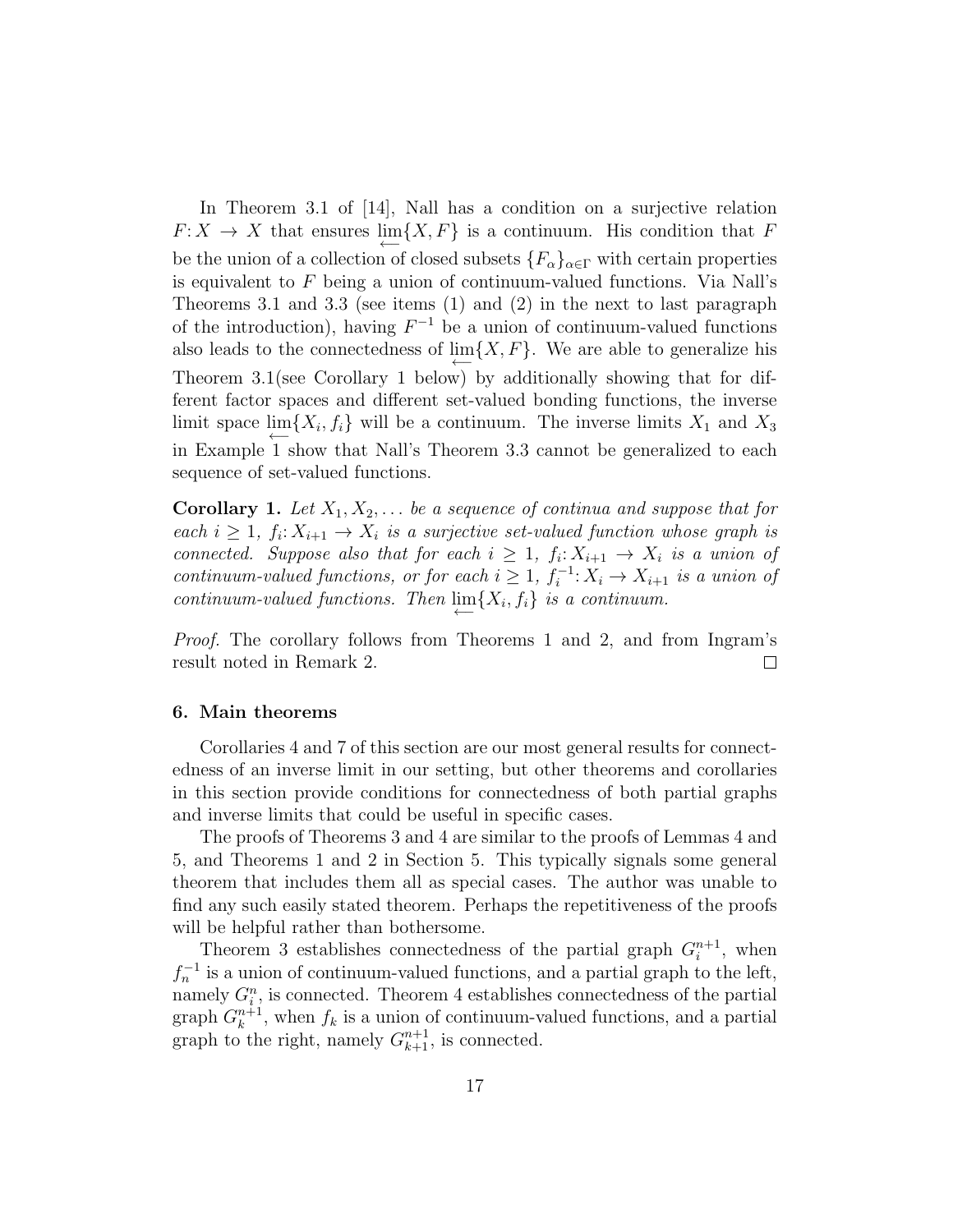**Theorem 3.** Suppose that  $X_1, X_2, \ldots, X_{n+1}$  are continua, and for each  $1 \leq i \leq n$ ,  $f_i: X_{i+1} \to X_i$  is a surjective set-valued function whose graph is connected. Suppose also that  $f_n^{-1}: X_n \to X_{n+1}$  is a union of continuum-valued functions. Then, for  $1 \leq i < n$ ,

- (1)  $F_{i,n}^{-1}: G_i^n \to X_{n+1}$  is a union of continuum-valued functions,
- (2) if  $G_i^n$  is connected, then  $G(F_{i,n}^{-1}) \stackrel{T}{\approx} G_i^{n+1}$  $i^{n+1}$  is connected, and
- (3) if  $F_{i,n}$  is a union of continuum-valued functions, then  $f_n$  is a union of continuum-valued functions.

*Proof.* (1) Let  $z_{n+1} \in F_{i,n}^{-1}(z_1, \ldots, z_n)$ . Since  $z_{n+1} \in f_n^{-1}(z_n)$  and  $f_n^{-1}$  is a union of continuum-valued functions, there exists a continuum-valued function  $g: X_n \to X_{n+1}$  such that  $z_{n+1} \in g(z_n)$  and  $G(g) \subset G(f_n^{-1})$ .

Let  $\ell: G_i^n \to X_{n+1}$  be the set-valued function defined by  $\ell(x_i, \ldots, x_n) =$  $g(x_n)$ . We see that  $z_{n+1} \in \ell(z_i, \ldots, z_n)$ , and  $G(\ell) \subset G(F_{i,n}^{-1})$ . Since g is continuum-valued, it follows that  $\ell$  is continuum-valued. So,  $F_{i,n}^{-1}: G_i^n \to$  $X_{n+1}$  is a union of continuum-valued functions.

(2) Let A and B be closed sets such that  $A \cup B = G_i^{n+1}$  $i^{n+1}$ . Let  $\rho: G_i^{n+1} \to G_n^{n+1}$ be projection onto the  $n<sup>th</sup>$  and  $(n+1)<sup>th</sup>$  coordinates. Since  $G(f_n)$  is connected and  $\rho(A) \cup \rho(B) = G_n^{n+1} = G(f_n^{-1}),$  there is a point  $(p_n, p_{n+1}) \in \rho(A) \cap \rho(B)$ . Let  $(a_i, \ldots, a_{n-1}, p_n, p_{n+1}) \in A$ , and  $(b_i, \ldots, b_{n-1}, p_n, p_{n+1}) \in B$ . We define the continuum-valued functions  $g: X_n \to X_{n+1}$  and  $\ell: G_i^n \to X_{n+1}$  with  $p_{n+1} \in$  $g(p_n)$  analogously as in (1). Recall that  $G(\ell) \subset G(F_{i,n}^{-1}) = G_i^{n+1}$  $i^{n+1}$ . Since  $G_i^n$ is connected by hypothesis, it follows from Lemma 1 that  $G(\ell)$  is connected. Also,  $G(\ell)$  intersects both A and B; so, A and B are not mutually separated. Hence,  $G_i^{n+1}$  $i^{n+1}$  is connected.

(3) Let  $z_n \in f_n(z_{n+1})$ . Let  $(z_i, \ldots, z_n) \in G_i^n$ . Then  $(z_i, \ldots, z_n) \in F_{i,n}(z_{n+1})$ , and, by assumption, there exists a continuum-valued  $g: X_{n+1} \to G_i^n$  such that  $(z_i, \ldots, z_n) \in g(z_{n+1})$  and  $G(g) \subset G(F_{i,n})$ . Let  $g' : X_{n+1} \to X_n$  be defined by  $g' = \pi_n \circ g$ . We note that g' is continuum-valued, since g is continuum-valued and  $\pi_n$  is a mapping. Also,  $z_n \in g'(z_{n+1})$  and  $G(g') \subset G(f_n)$ . So,  $f_n$  is a union of continuum-valued functions.  $\Box$ 

**Corollary 2.** Suppose that  $\{X_i, f_i\}_{i\geq 1}$  is an inverse sequence on continua, and for each  $i \geq 1$ ,  $f_i: X_{i+1} \to X_i$  is a surjective set-valued function whose graph is connected. Suppose also that there exists  $k \geq 1$  where  $G_1^k$  is connected, and for all  $i \geq k$ ,  $f_i^{-1}$  $i_i^{-1}: X_i \to X_{i+1}$  is a union of continuum-valued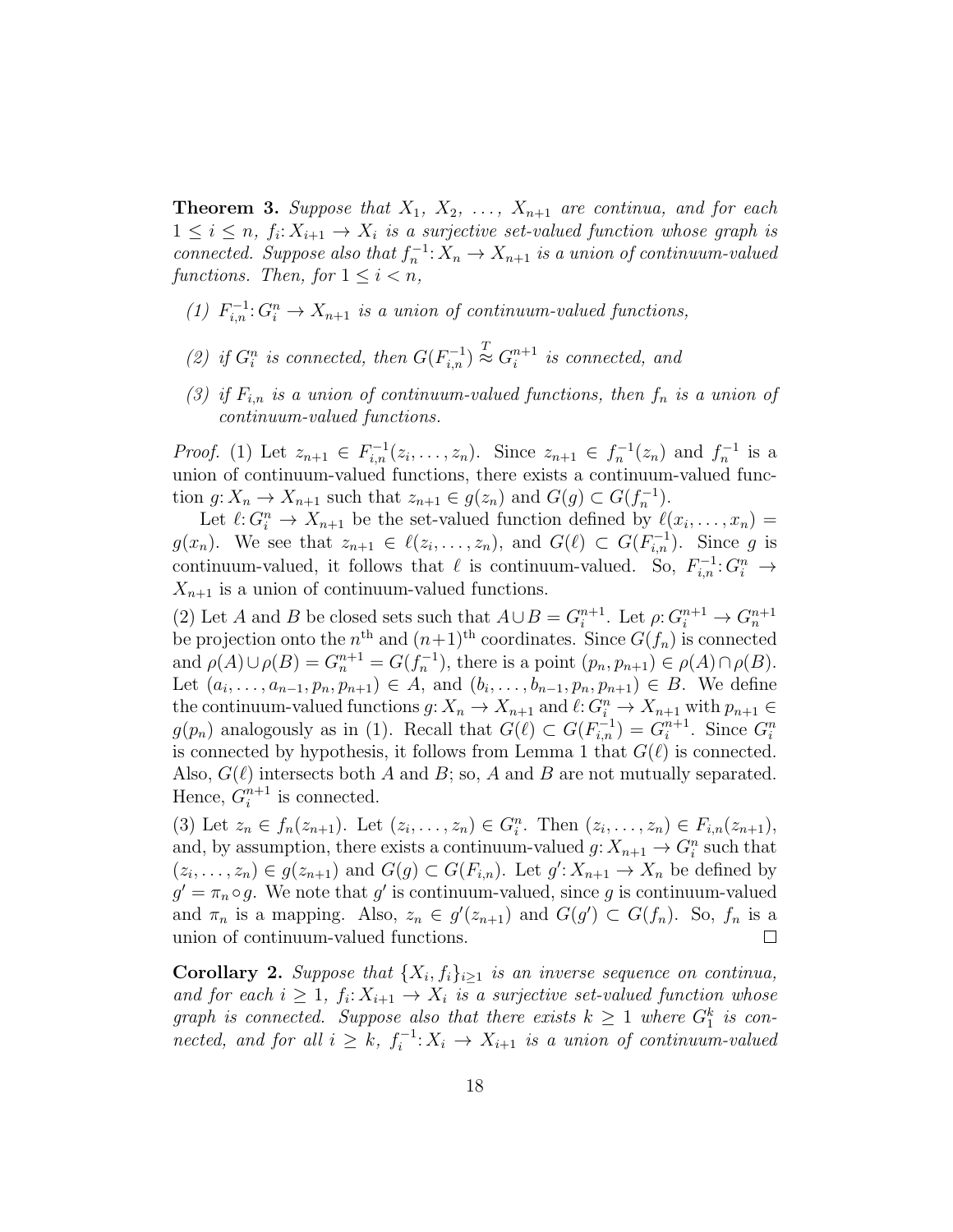functions. Then for each  $n > k$ ,  $G_1^n$  is connected, and hence,  $\lim_{n \to \infty} \{X_i, f_i\}$  is a continuum.

*Proof.* Fix  $n > k$ . By Theorem 3,  $F_{1,k}: X_{k+1} \to G_1^k$  is an inverse union with a connected graph. So, we have that

$$
G_1^k \stackrel{F_{1,k}}{\longleftarrow} X_{k+1} \stackrel{f_{k+1}}{\longleftarrow} \dots \stackrel{f_n}{\longleftarrow} X_{n+1}
$$

is a finite inverse sequence, where each bonding function is an inverse union with a connected graph. By Theorem 2 and Remark 3,  $G_1^n$  is connected.

By Remark 2 and the fact that ordinary inverse limits on continua are continua, it follows that  $\lim_{\longleftarrow} \{X_i, f_i\}$  is a continuum.  $\Box$ 

**Corollary 3.** Suppose that  $\{X_i, f_i\}_{i\geq 1}$  is an inverse sequence on continua, and for each  $i \geq 1$ ,  $f_i: X_{i+1} \to X_i$  is a surjective set-valued function whose graph is connected. Suppose also that there exists  $k \in \mathbb{N}$  with  $k \geq 2$  such that

for each  $1 \leq i < k$ ,  $f_i: X_{i+1} \to X_i$  is a union of continuum-valued functions, and

for each  $i \geq k$ ,  $f_i^{-1}$  $i_i^{-1}: X_i \to X_{i+1}$  is a union of continuum-valued functions. Then, for each  $n > k$ ,  $G_1^n$  is connected, and hence,  $\lim_{n \to \infty} \{X_i, f_i\}$  is a continuum.

*Proof.* By Theorem 1,  $G_1^k$  is connected. By Corollary 2, the result follows.  $\Box$ 

Theorem 4 below is not needed to prove any of the theorems that follow it, but we include it and its proof since it could be useful in establishing connectness of some partial graphs in certain applications. Also, it is a nice companion theorem to Theorem 3.

**Theorem 4.** Suppose that  $X_k$ ,  $X_{k+1}$ , ...,  $X_{n+1}$  are continua, and for each  $k \leq i \leq n$ ,  $f_i: X_{i+1} \to X_i$  is a surjective set-valued function whose graph is connected. Suppose also that  $f_k: X_{k+1} \to X_k$  is a union of continuum-valued functions. Then

- (1)  $L_k: G_{k+1}^{n+1} \to X_k$  is a union of continuum-valued functions,
- (2) if  $G_{k+1}^{n+1}$  is connected, then  $G(L_k) \stackrel{T}{\approx} G_k^{n+1}$  $\binom{n+1}{k}$  is connected, and
- (3) if  $L_k^{-1}$  $\frac{1}{k}$  is a union of continuum-valued functions, then  $f_k^{-1}$  $\tilde{k}^{-1}$  is a union of continuum-valued functions.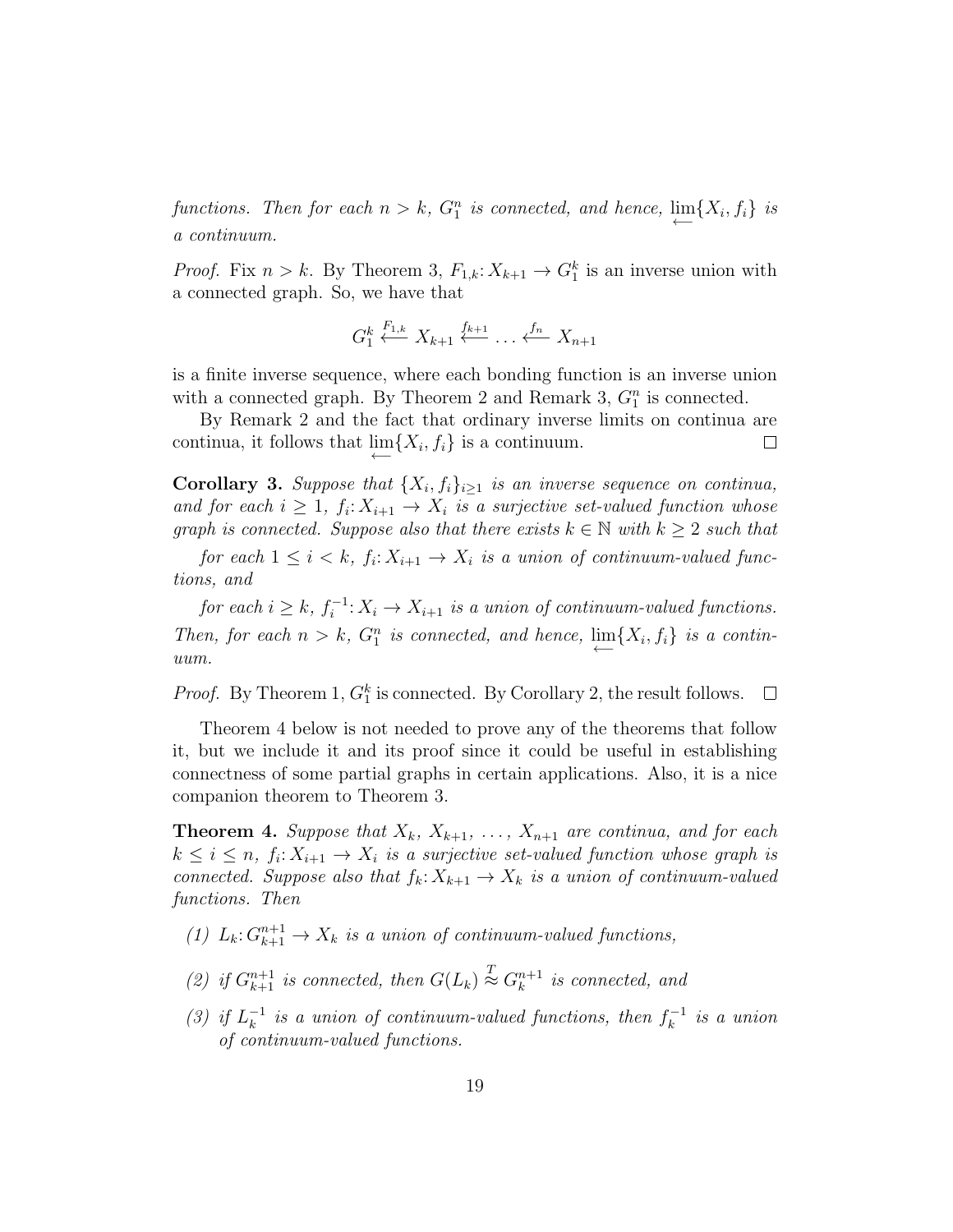*Proof.* (1) Let  $z_k \in L_k(z_{k+1},...,z_{n+1})$ . Since  $z_k \in f_k(z_{k+1})$  and  $f_k$  is a union of continuum-valued functions, there exists a continuum-valued function  $g: X_{k+1} \to X_k$  such that  $z_k \in g(z_{k+1})$  and  $G(g) \subset G(f_k)$ .

Let  $\ell: G_{k+1}^{n+1} \to X_k$  be the set-valued function defined by  $\ell(x_{k+1}, \ldots, x_{n+1}) =$  $g(x_{k+1})$ . We see that  $z_k \in \ell(z_{k+1}, \ldots, z_{n+1}),$  and  $G(\ell) \subset G(L_k)$ . Since g is continuum-valued, it follows that  $\ell$  is continuum-valued. So,  $L_k: G_{k+1}^{n+1} \to X_k$ is a union of continuum-valued functions.

(2) Let A and B be closed sets such that  $A \cup B = G_k^{n+1}$  $k^{n+1}$ . Let  $\rho: G_k^{n+1} \to G_k^{k+1}$ be projection. Since  $G(f_k)$  is connected and  $\rho(A) \cup \rho(B) = G_k^{k+1} = G(f_k^{-1})$  $\binom{-1}{k},$ there is a point  $(p_k, p_{k+1}) \in \rho(A) \cap \rho(B)$ . Let  $(p_k, p_{k+1}, a_{k+2}, \ldots, a_{n+1}) \in A$ , and  $(p_k, p_{k+1}, b_{k+2}, \ldots, b_{n+1}) \in B$ . We define the continuum-valued functions  $g: X_{k+1} \to X_k$  and  $\ell: G_{k+1}^{n+1} \to X_k$  with  $p_k \in g(p_{k+1})$  analogously as in (1). Recall that  $G(\ell) \subset G(L_k)$ . Since  $G_{k+1}^{n+1}$  is connected by hypothesis, it follows from Lemma 1 that  $G(\ell)$  is connected. Also,  $G(\ell)$  intersects both A and B; so, A and B are not mutually separated. Hence,  $G_k^{n+1}$  $k^{n+1}$  is connected.

(3) Let  $z_k \in f_k(z_{k+1})$ . Let  $(z_{k+1},...,z_{n+1}) \in G_{k+1}^{n+1}$ . Then  $(z_{k+1},...,z_{n+1}) \in$  $L_k^{-1}$  $k^{-1}(z_k)$ , and, by assumption, there exists a continuum-valued  $g: X_k \to G_{k+1}^{n+1}$  $k+1$ such that  $(z_{k+1},...,z_{n+1}) \in g(z_k)$  and  $G(g) \subset G(L_k^{-1})$  $\binom{-1}{k}$ . Let  $g' : X_k \to X_{k+1}$ be defined by  $g' = \pi_{k+1} \circ g$ . We note that g' is continuum-valued, since g is continuum-valued and  $\pi_{k+1}$  is a mapping. Also,  $z_{k+1} \in g'(z_k)$  and  $G(g') \subset$  $G(f_k^{-1})$  $\binom{k}{k}$ . So,  $f_k^{-1}$  $k_k^{-1}$  is a union of continuum-valued functions.  $\Box$ 

Our remaining lemma, theorem, and corollaries give additional conditions that will ensure connectedness of partial graphs and inverse limits that have determining sequences in their associated inverse sequences.

Our most general results, in this setting, are those that follow.

**Theorem 5.** Suppose that  $\{X_i, f_i\}_{i=1}^n$  is a finite mixed inverse sequence on continua containing a sequence of max determining sequences  $\{f_{j_i}, \ldots, f_{k_i}\}_{i=1}^m$ , where  $f_{j_1}, \ldots, f_{k_1}$  is the first max determining sequence in  $f_1, \ldots, f_n$ , for each  $1 \leq i < m, f_{j_i}, \ldots, f_{k_i}$  and  $f_{j_{i+1}}, \ldots, f_{k_{i+1}}$  are consecutive, and if  $k_m < n$ , there are no determining sequences in  $f_{k_m+1}, \ldots, f_n$ . Suppose also that for each  $1 \leq i \leq m$ ,

$$
F_{j_i,k_i}: X_{k_i+1} \to G_{j_i}^{k_i}
$$
 is a union, and  $G(F_{j_i,k_i})$  is connected.

Then  $G_1^{n+1}$  is connected.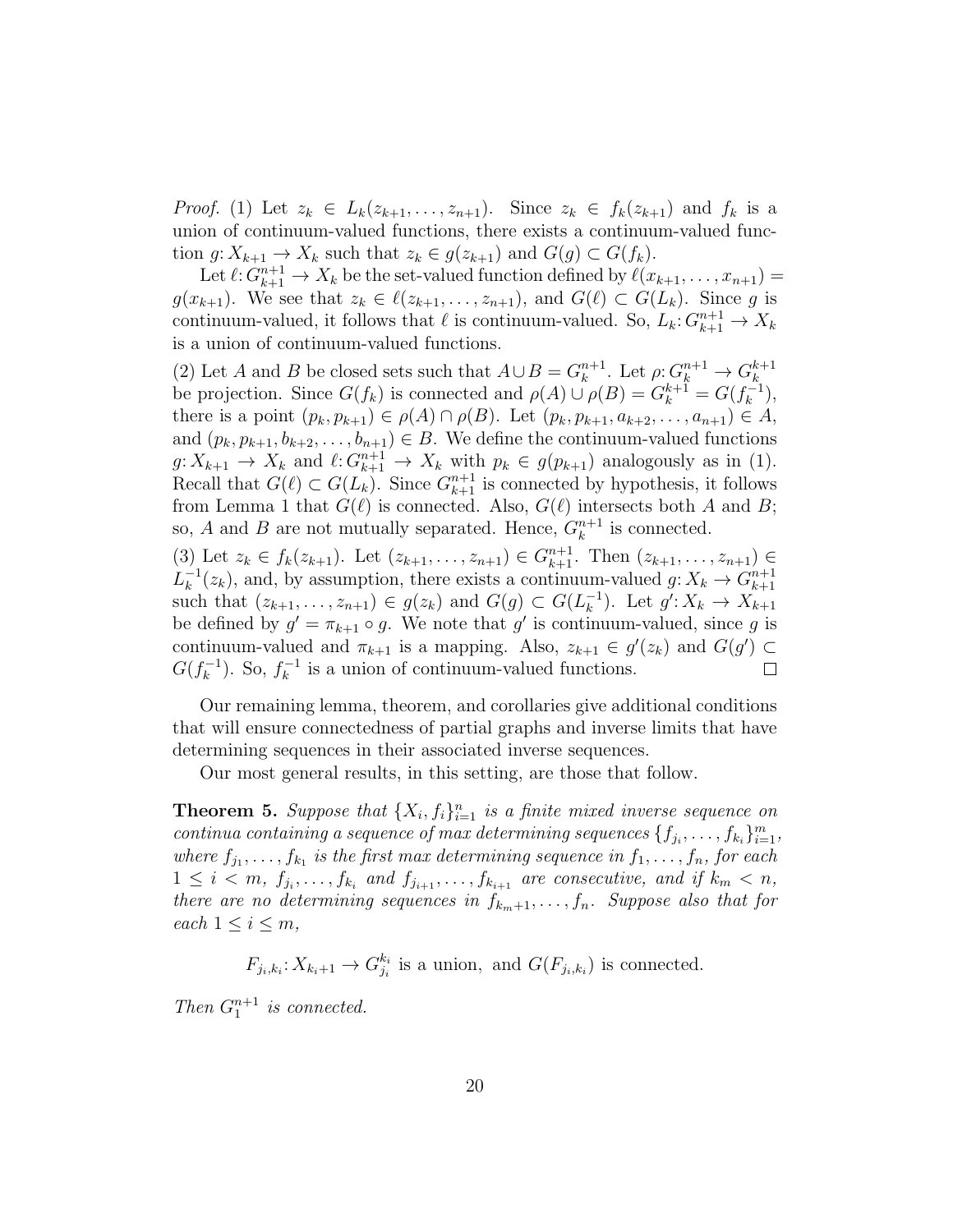*Proof.* In order to simplify notation, we prove this theorem for  $m = 2$ , and we denote the two max determining sequences by  $f_j, \ldots, f_k$  and  $f_\ell, \ldots, f_m$ with  $k < \ell$ . The idea of the proof is straightforward using the tools we have set up, and it will be clear that the proof will work analogously for  $m$  max determining sequences when  $m > 2$ .

We consider the finite inverse sequence in our hypothesis and an amalgamated form of it below. By Remark 3, the two inverse sequences have homeomorphic partial graphs.

$$
(1) \quad X_1 \xleftarrow{f_1} \dots \xleftarrow{f_{j-1}} X_j \xleftarrow{f_j} \dots \xleftarrow{f_k} X_{k+1} \xleftarrow{f_{k+1}} \dots \xleftarrow{f_m} X_{m+1} \xleftarrow{f_{m+1}} \dots \xleftarrow{f_n} X_{n+1}
$$

In sequence (1), by Observations 3 and 4, for  $1 \leq i < j$  and  $k+1 \leq i < \ell$ ,  $f_i$  is a union. Amalgamating the max determining sequences, we get the inverse sequence below.

$$
(2) \quad X_1 \xleftarrow{f_1} \dots \xleftarrow{f_{j-1}} X_j \xleftarrow{\pi_j \mid_{G_j^k} G_j^k} G_j^k \xleftarrow{F_{j,k}} X_{k+1} \xleftarrow{f_{k+1}} \dots \xleftarrow{f_{\ell-1}} X_\ell \xleftarrow{\pi_\ell \mid_{G_\ell^m} G_\ell^m} G_\ell^m \xleftarrow{F_{\ell,m}} X_{m+1} \xleftarrow{f_{m+1}} \dots \xleftarrow{f_n} X_{n+1}
$$

In sequence (2), since  $\pi_i$  and  $\pi_\ell$  are mappings, we view them as degenerate continuum-valued functions. By hypothesis, the set-valued functions  $F_{j,k}$  and  $F_{\ell,m}$  are unions of continuum-valued functions, and have connected graphs. In sequence (2), we have that all bonding functions through  $F_{\ell,m}$  are unions with connected graphs. If  $m = n$ , then, by Corollary 1, the partial graph of inverse sequence (2) is connected. Hence,  $G_1^{n+1}$  is connected. If  $m < n$ , then there are no determining sequences in  $f_{m+1}, \ldots, f_n$ , so we have that either

- (i)  $f_i$  is an inverse union for all  $m + 1 \leq i \leq n$ ,
- (ii)  $f_i$  is a union for all  $m + 1 \leq i \leq n$ , or
- (iii) there exists  $m + 1 < n' < n$  such that  $f_i$  a union for all  $m + 1 \leq i < n'$ , and  $f_i$  is an inverse union for all  $n' \leq i \leq n$ .

If (ii) is the case, it follows from Corollary 1 that the partial graph of inverse sequence (2) is connected. Hence,  $G_1^{n+1}$  is connected.

If either (i) or (iii) is the case, it follows from Corollary 3 that the partial graph of inverse sequence (2) is connected. Hence,  $G_1^{n+1}$  is connected.  $\Box$ 

**Corollary 4.** Suppose that  $\{X_i, f_i\}_{i\geq 1}$  is a mixed inverse sequence on continua. Suppose also that, for each max determining sequence  $f_j, \ldots, f_k$ ,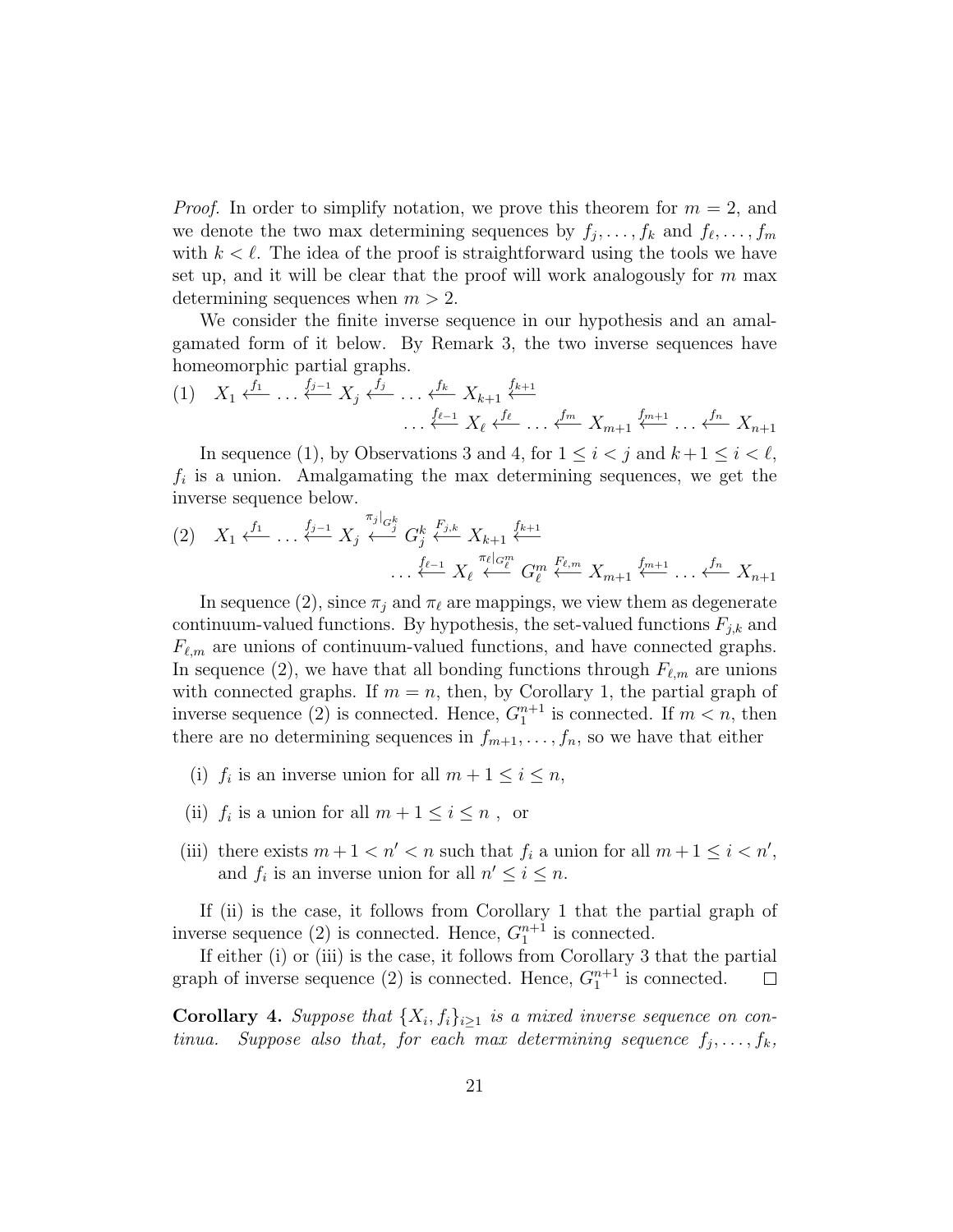$F_{j,k}: X_{k+1} \to G_j^k$  is a union, and  $G(F_{j,k})$  is connected. Then  $\varprojlim\{X_i, f_i\}$ is a continuum.

*Proof.* Case 1. Suppose that  $\{X_i, f_i\}_{i\geq 1}$  has finitely many max determining sequences. Pick  $n$  large enough so that all max determining sequences are contained in the finite inverse sequence  $\{X_i, f_i\}_{i=1}^n$ . It follows from Theorem 5 that  $G_1^{i+1}$  is connected for each  $i \geq n$ . By Remark 2,  $G_1^i$  is also connected for each  $1 \leq i \leq n$ . As we saw in the proof of Corollary 2, it follows from Remark 2 that  $\lim_{\longleftarrow} \{X_i, f_i\}$  is a continuum.

**Case 2.** Suppose that  $\{X_i, f_i\}_{i\geq 1}$  has infinitely many max determining sequences. Pick the sequence  $\{n_i\}_{i\geq 1}$  of integers, where for each  $i \geq 1$ ,  $f_{n_i}$  is the last member of the  $n_i^{\text{th}}$  max determining sequence. Then it follows from Theorem 5 that  $G_1^{n_i+1}$  is connected for each  $i \geq 1$ , and as in Case 1, it follows that  $\lim_{i}$ {X<sub>i</sub>, f<sub>i</sub>} is a continuum.  $\Box$ 

**Corollary 5.** Suppose that  $\{X_i, f_i\}_{i\geq 1}$  is an eventually alternating (beginning at k) inverse sequence on continua that contains no determining sequences in  $f_1, \ldots, f_{k-1}$ . Suppose also that, for each  $i \geq k$ ,  $F_{i,i+1}: X_{i+2} \to G_i^{i+1}$  $i^{+1}$  is a union, and  $G(F_{i,i+1})$  is connected. Then  $\lim_{\longleftarrow} \{X_i, f_i\}$  is a continuum.

Although Corollaries 4 and 5 reduce the determination of connectedness of an inverse limit of a mixed inverse sequence from checking that all partial graphs  $G_1^n$  are connected to checking if, in max determining sequences  $f_j, \ldots, f_k$ , two conditions are present, it would be helpful to know of simple, observable properties of either  $F_{j,k}$  or some of the functions  $f_i$  in the max determining sequence that would ensure that  $F_{j,k}$  is a union with a connected graph. Even though  $f_k$  is a union, no simple property is apparent to the author that would make  $F_{i,k}$  a union. However, if  $F_{i,k}$  is found to be a union, there are a few relatively easy properties that will make  $G(F_{j,k}) \stackrel{T}{\approx} G_j^{k+1}$ j connected. They are

- (A)  $F_{i,k}$  is continuum-valued,
- (B)  $C(F_{j,k})$  has a universal member,
- (C) there exists a continuum K in  $G(F_{j,k})$  such that whenever  $g \in \mathcal{C}(F_{j,k}),$  $K \cap G(g) \neq \emptyset$ , and
- (D)  $f_k: X_{k+1} \to X_k$  is full-valued at some point.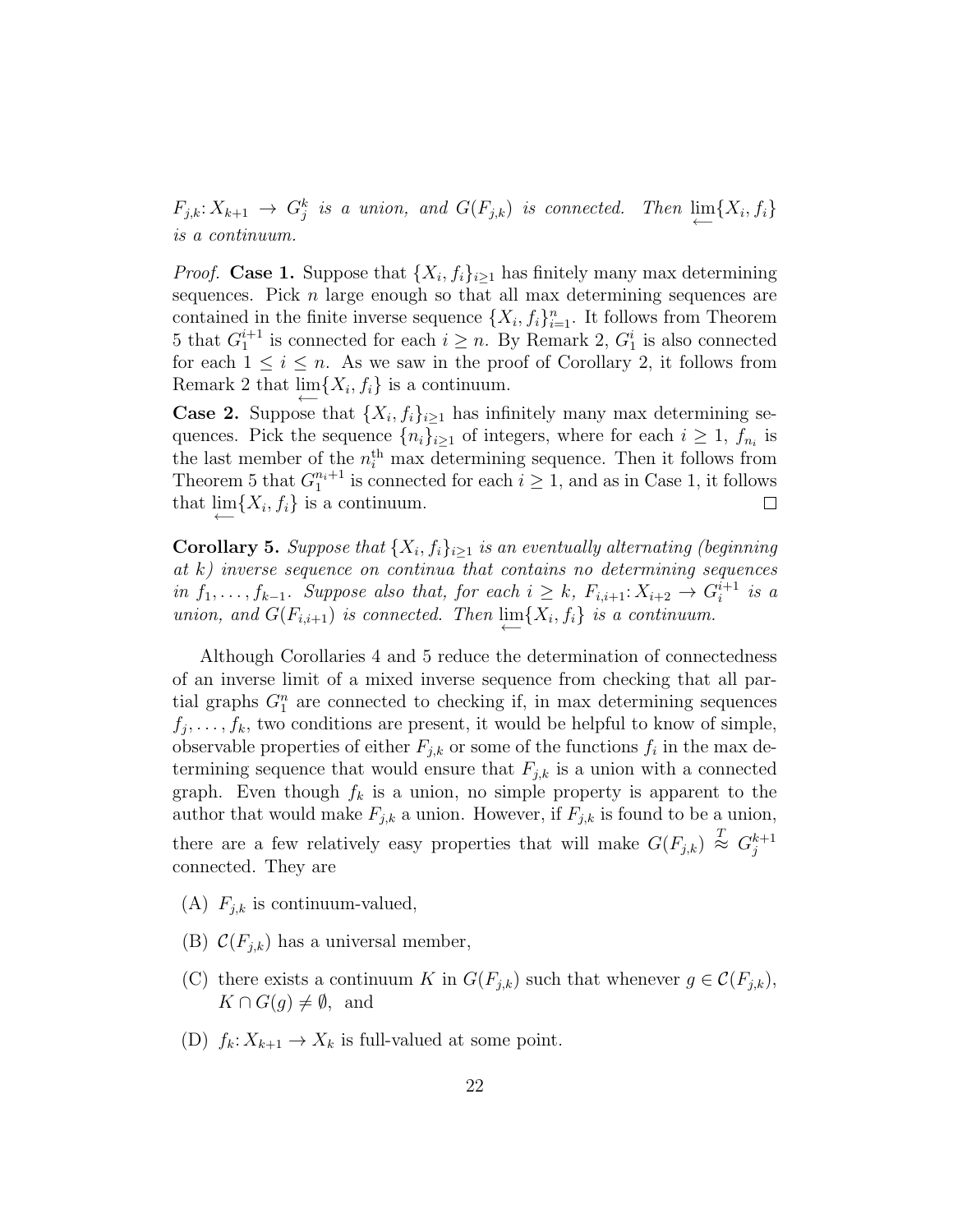It is clear that each of properties (A), (B), and (C) make  $G(F_{i,k})$  connected. In general, property (D) would be the easiest to check. Lemma 6 below shows that property (D) ensures that  $G(F_{j,k})$  is connected through a max determining sequence.

**Lemma 6.** Suppose that  $\{X_i, f_i\}_{i=1}^n$  is a finite mixed inverse sequence on continua containing a max determining sequence  $\{f_1, \ldots, f_k\}$ . Suppose also that  $F_{j,k}$  is a union, and  $f_k$  is full-valued at some point of  $X_{k+1}$ . Then  $G(F_{j,k})$ is connected.

*Proof.* Since  $f_k$  is full-valued at some point of  $X_{k+1}$ , there exists a point  $z_{k+1}$ in  $X_{k+1}$  where  $f_k(z_{k+1}) = X_k$ . Let  $K = \{z_{k+1}\} \times G_j^k$ . We claim that K is a subcontinuum of  $G(F_{j,k})$  that meets the graph of each  $g \in \mathcal{C}(F_{j,k})$ . Since, for each  $j \leq i \leq k-1$ ,  $f_i$  is an inverse union, we have that  $G_j^k$  is connected. So, K is connected.

If  $(z_{k+1}, x_j, \ldots, x_k) \in K$ , we have that  $x_k \in f_k(z_{k+1})$ , and since  $(x_j, \ldots, x_k)$ is in  $G_j^k$ , it follows that  $(x_j, \ldots, x_k, z_{k+1}) \in G_j^{k+1}$  $j^{k+1}$ . So, by definition,  $(x_j, \ldots, x_k)$ is in  $F_{j,k}(z_{k+1})$ . Hence, K is a subcontinuum of  $G(F_{j,k})$ .

Lastly, let  $g \in \mathcal{C}(F_{i,k})$ . Since g is max continuum-valued, it follows that  $g(z_{k+1}) = G_j^k$ . So,  $K \subset G(g)$ . Hence, property (C) above is satisfied, and it follows that  $G(F_{i,k})$  is connected.  $\Box$ 

**Corollary 6.** Suppose that  $\{X_i, f_i\}_{i=1}^n$  is a finite mixed inverse sequence on continua containing a sequence of consecutive max determining sequences  ${f_{j_i}, \ldots, f_{k_i}}_{i=1}^m$  as in Theorem 5. Suppose also that for each  $1 \leq i \leq m$ ,

 $F_{j_i,k_i}: X_{k_i+1} \to G_{j_i}^{k_i}$  $j_i$  is a union, and one of properties  $(A) - (D)$  holds.

Then  $G_1^{n+1}$  is connected.

**Corollary 7.** Suppose that  $\{X_i, f_i\}_{i\geq 1}$  is a mixed inverse sequence on continua. Suppose also that, for each max determining sequence  $f_j, \ldots, f_k$ ,  $F_{j,k}: X_{k+1} \longrightarrow G_j^k$  is a union, and one of properties  $(A)$ - $(D)$  holds. Then  $\varprojlim\{X_i, f_i\}$  is a continuum.

Acknowledgement. The author acknowledges correspondence, related to mixed inverse sequences, with Tom Ingram during the last few years.

[1] Sina Greenwood and Judy Kennedy, Connected generalized inverse lim*its*, Topology and Its Appl. 159(2012),  $\#1$ , 57–68.